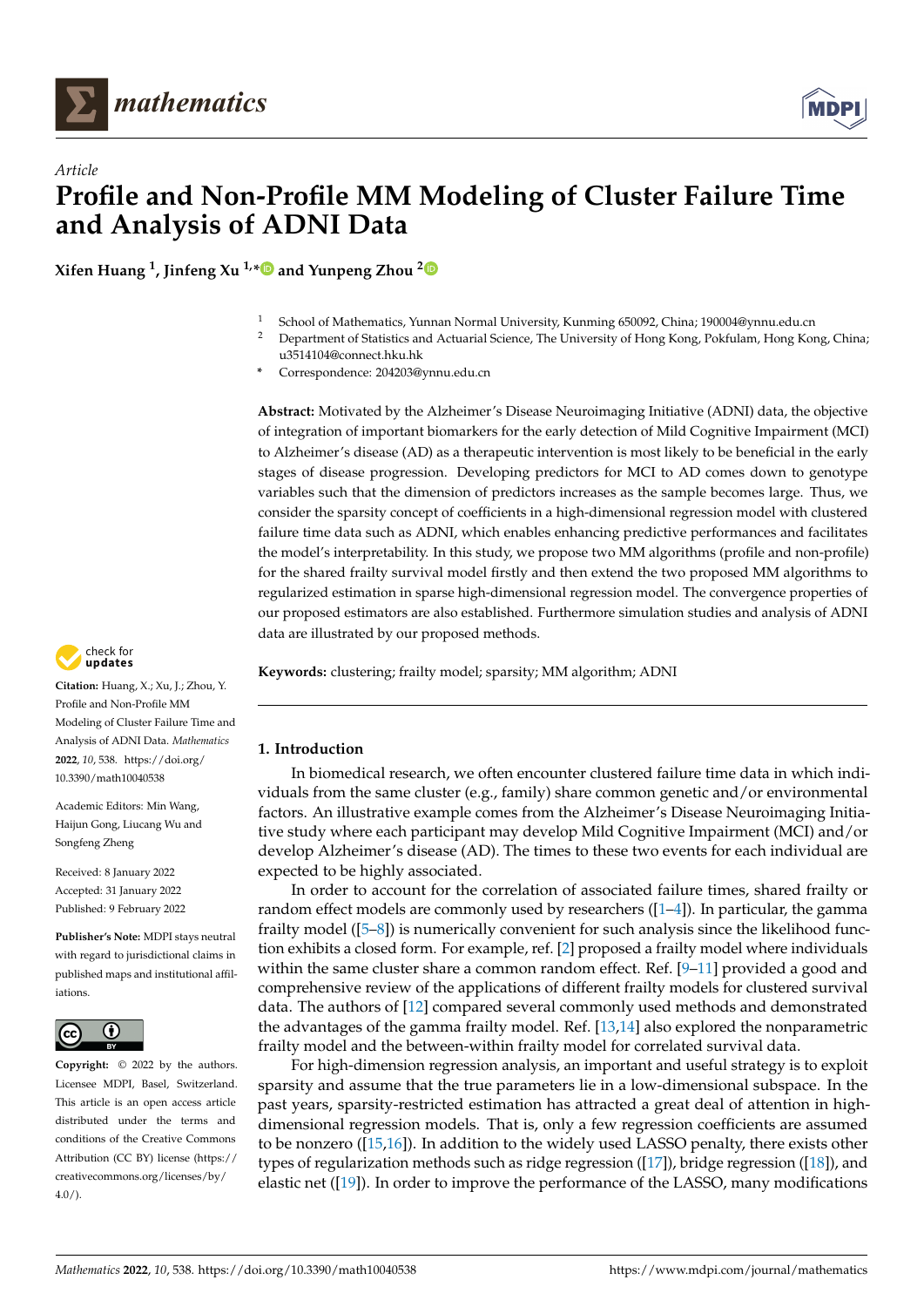such as the adaptive Lasso, the smoothly clipped absolute deviation (SCAD, [\[20\]](#page-19-15)), and minimax concave penalty (MCP, [\[21\]](#page-19-16)) have also been proposed.

In this paper, we develop fast and efficient algorithms for regularized estimation in the general frailty model for clustered failure time data. As the model parameters consists of both the regression coefficients and the unknown nonparametric baseline hazard function, computation in the frailty model with survival data is usually intensive, especially when frailty does not result in a closed-form likelihood function. The regularized estimation poses even more challenges for the problem and further complicates computational burden. The existing approaches of general frailty model almost rely on the EM algorithm. The EM algorithm adopts Newton's method in its maximization step, which involves matrix inversion and may not have good performance in a high-dimensional environment. The minorization-maximization (MM) algorithm possesses an ascent property, which driving the target likelihood function to increase and reliably converges to the maximum from well-chosen initial values ([\[22](#page-19-17)[–24\]](#page-19-18)). In particular, ref. [\[25\]](#page-19-19) proposed three different MM algorithms for the gamma frailty model and further demonstrated their utility for the estimation in high-dimensional situations via decomposing a high-dimensional objective function into separable low-dimensional functions. In this paper, we first develop a pair of MM algorithms, including profile and non-profile, for the general frailty model. As demonstrated by [\[25\]](#page-19-19) in numerical studies, the decomposition inosculated with regularized estimation well in sparse high-dimensional settings. For illustration, we chose to use concave penalties such as the smoothly clipped absolute deviations penalty (SCAD, [\[20\]](#page-19-15)) and the minimax concave penalty (MCP, [\[21\]](#page-19-16)) to explore the sparsity because they both possess the good property of unbiasedness.

The rest of the paper is organized as follows. In Section [2,](#page-1-0) we provide the model description, an overview of MM principle, and then propose a pair of MM algorithms. In Section [3,](#page-6-0) we derive regularized estimation methods via profile and non-profile MM algorithms in sparse high-dimensional regression setting. The convergence properties of the proposed algorithms are provided in Section [4.](#page-7-0) In Section [5,](#page-8-0) a series of simulation studies was conducted to assess the finite-sample performances of the proposed methods. Section [6](#page-16-0) provides a real application to the ADNI data.

### <span id="page-1-0"></span>**2. The Model and Estimation**

### *2.1. The Model*

Consider datasets from some population that contains  $M_i \geq 1$  individuals in *i*-th subgroup of the population,  $i = 1, \ldots, B$ . Individuals within the *i*-th subgroup have dependent event times due to some unobserved covariate information summarized in a frailty,  $\omega_i$ . Let  $Y_{ij}$  be the event time, let  $C_{ij}$  be the censoring time, and let  $\mathbf{X}_{ij}^\top = (X_{ij1}, \dots, X_{ijp})$ denote the potential covariates for the *j*-th individual in the *i*-th subgroup. The censoring time  $C_{ij}$  is assumed to be independent of  $Y_{ij}$ , given covarites  $X_{ij}$  and frailty  $\omega_i$ . Define  $t_{ij}$  = min( $Y_{ij}$ ,  $C_{ij}$ ) and  $\delta_{ij}$  =  $I(Y_{ij} \leq C_{ij})$ , where  $I(\cdot)$  denotes the indicator function. Suppose that censorship is noninformative. Conditional on frailty  $\omega_i$ , the hazard rate function is of the following form:

$$
\lambda(t_{ij}|\mathbf{X}_{ij},\omega_i) = \omega_i \lambda_0(t_{ij}) \exp{\{\mathbf{X}_{ij}^{\mathsf{T}}\boldsymbol{\beta}\}},\tag{1}
$$

where  $λ_0(·)$  is an arbitrary baseline hazard rate, and *β* is a vector of unknown parameters. Assume that  $\omega_i$ ,  $i = 1, \ldots, B$  are independent and identically distributed with density function  $f(\omega_i|\theta)$  on the domain W. Denote  $\alpha = (\theta, \beta, \Lambda_0)$ ; we then propose profile MM and non-profile MM methods to estimate parameters based on the minorization-maximization (MM) principle.

### *2.2. An Overview of MM Principle*

Before introducing the two proposed methods, let us review the MM principle. Assume that  $Y_{obs}$  is the observed data,  $\ell(\alpha | Y_{obs})$  is the log-likelihood function with unknown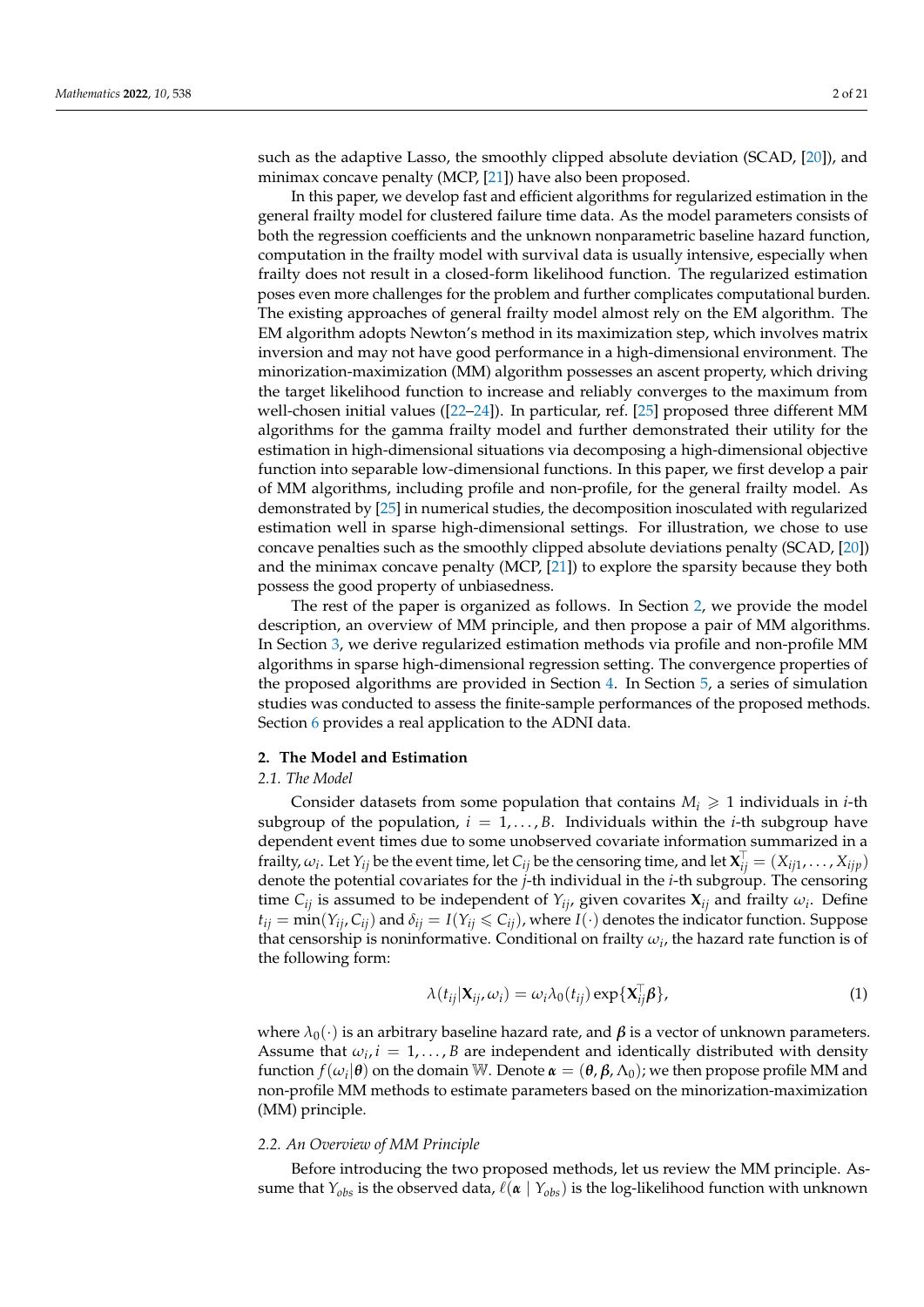parameter  $\boldsymbol{\alpha} = (\alpha_1, \dots, \alpha_q)^T$ , and the maximum likelihood estimate of  $\boldsymbol{\alpha}$  is  $\hat{\boldsymbol{\alpha}} = \text{argmax}$  $\ell(\alpha \mid Y_{obs})$ . The MM principle involves two M steps: One is a minorization step, and the other is maximization step. In a maximization problem, the first step is minorization, which aims to construct a minorization/surrogate function for the objective log-likelihood function  $\ell(\alpha | Y_{obs})$  to be maximized through a series of inequalities satisfying the following two conditions:

$$
\begin{cases} Q(\boldsymbol{\alpha} \mid \boldsymbol{\alpha}^{(k)}) & \leq \ell(\boldsymbol{\alpha} \mid Y_{obs}), \\ Q(\boldsymbol{\alpha}^{(k)} \mid \boldsymbol{\alpha}^{(k)}) & = \ell(\boldsymbol{\alpha}^{(k)} \mid Y_{obs}), \end{cases}
$$
\n(2)

where *α* (*k*) is the *k*-th approximation of *α*ˆ. Once the minorization function *Q*(*α* | *α* (*k*) ) is successfully constructed for objective function  $\ell(\alpha | Y_{obs})$ , the following maximization step is to maximizing the surrogate function  $Q(\pmb{\alpha} \mid \pmb{\alpha}^{(k)})$  to obtain the  $(k+1)$ -th approximation of ˆ*α* rather than the objective function, i.e.,

$$
\boldsymbol{\alpha}^{(k+1)} = \operatorname{argmax} Q(\boldsymbol{\alpha} \mid \boldsymbol{\alpha}^{(k)}).
$$

By MM principle, we may have  $\ell(\mathfrak{a}^{(k+1)} | Y_{obs}) \geqslant Q(\mathfrak{a}^{(k+1)} | \mathfrak{a}^{(k)}) \geqslant Q(\mathfrak{a}^{(k)} | \mathfrak{a}^{(k)}) =$  $\ell(\pmb{\alpha}^{(k)}\mid Y_{obs})$ , and the values of the objective function continue to increase until convergence.

# *2.3. Profile MM Estimation Procedure*

For general shared frailty models, we can write the observed log-likelihood function  $\ell(\alpha|Y_{obs})$  as follows:

<span id="page-2-1"></span>
$$
\ell(\boldsymbol{\alpha}|Y_{obs}) = \sum_{i=1}^{B} \log \int_{\mathbb{W}} \tau_i(\omega_i|\boldsymbol{\alpha}) d\omega_i,
$$
\n(3)

where the following is the case.

$$
\tau_i(\omega_i|\boldsymbol{\alpha}) = f(\omega_i|\boldsymbol{\theta}) \prod_{j=1}^{M_i} \Big\{ \big[\lambda_0(t_{ij})\omega_i \exp(\mathbf{X}_{ij}^\top \boldsymbol{\beta})\big]^{\delta_{ij}} \exp\big[-\Lambda_0(t_{ij})\omega_i \exp(\mathbf{X}_{ij}^\top \boldsymbol{\beta})\big]\Big\}.
$$

Generally, the Laplace transform of the frailty's distribution is theoretically intractable. Hence, the explicit form of marginal hazard is not available to us. However, that has not stopped us from developing the profile MM approach for estimation in general shared frailty model. Define the following:

$$
v_i(\omega_i|\boldsymbol{\alpha}^{(k)}) = \frac{\tau_i(\omega_i|\boldsymbol{\alpha}^{(k)})}{\int_{\mathbb{W}} \tau_i(\omega_i|\boldsymbol{\alpha}^{(k)}) d\omega_i}
$$

and rewrite the objective function as follows.

<span id="page-2-0"></span>
$$
\ell(\boldsymbol{\alpha}|Y_{obs}) = \sum_{i=1}^{B} \log \bigg[ \int_{\mathbb{W}} \frac{\tau_i(\omega_i|\boldsymbol{\alpha})}{v_i(\omega_i|\boldsymbol{\alpha}^{(k)})} \cdot v_i(\omega_i|\boldsymbol{\alpha}^{(k)}) \, d\omega_i \bigg]. \tag{4}
$$

By Jensen's inequality, we have the following:

$$
\varphi\bigg[\int_{\mathbb{X}} h(x) \cdot g(x) \, dx\bigg] \geqslant \int_{\mathbb{X}} \varphi[h(x)] \cdot g(x) \, dx,
$$

where X is a subset of the real line  $\mathbb{R}$ ,  $\varphi(\cdot)$  is the concave function,  $h(\cdot)$  is an arbitrary realvalued function defined on  $X$ , and  $g(.)$  is a density function defined on  $X$ . In Equation [\(4\)](#page-2-0),  $v_i(\omega_i|\pmb{\alpha}^{(k)})$  is a density function, and choosing  $h(x)$  as  $\tau_i(\omega_i|\pmb{\alpha})/v_i(\omega_i|\pmb{\alpha}^{(k)}),$  we can apply the above Jensen's inequality and construct the following surrogate function for  $\ell(\boldsymbol{\alpha}|Y_{obs})$ :

$$
Q_1(\boldsymbol{\alpha}|\boldsymbol{\alpha}^{(k)}) = Q_{11}(\boldsymbol{\theta}|\boldsymbol{\alpha}^{(k)}) + Q_{12}(\boldsymbol{\beta}, \Lambda_0|\boldsymbol{\alpha}^{(k)}),
$$
\n(5)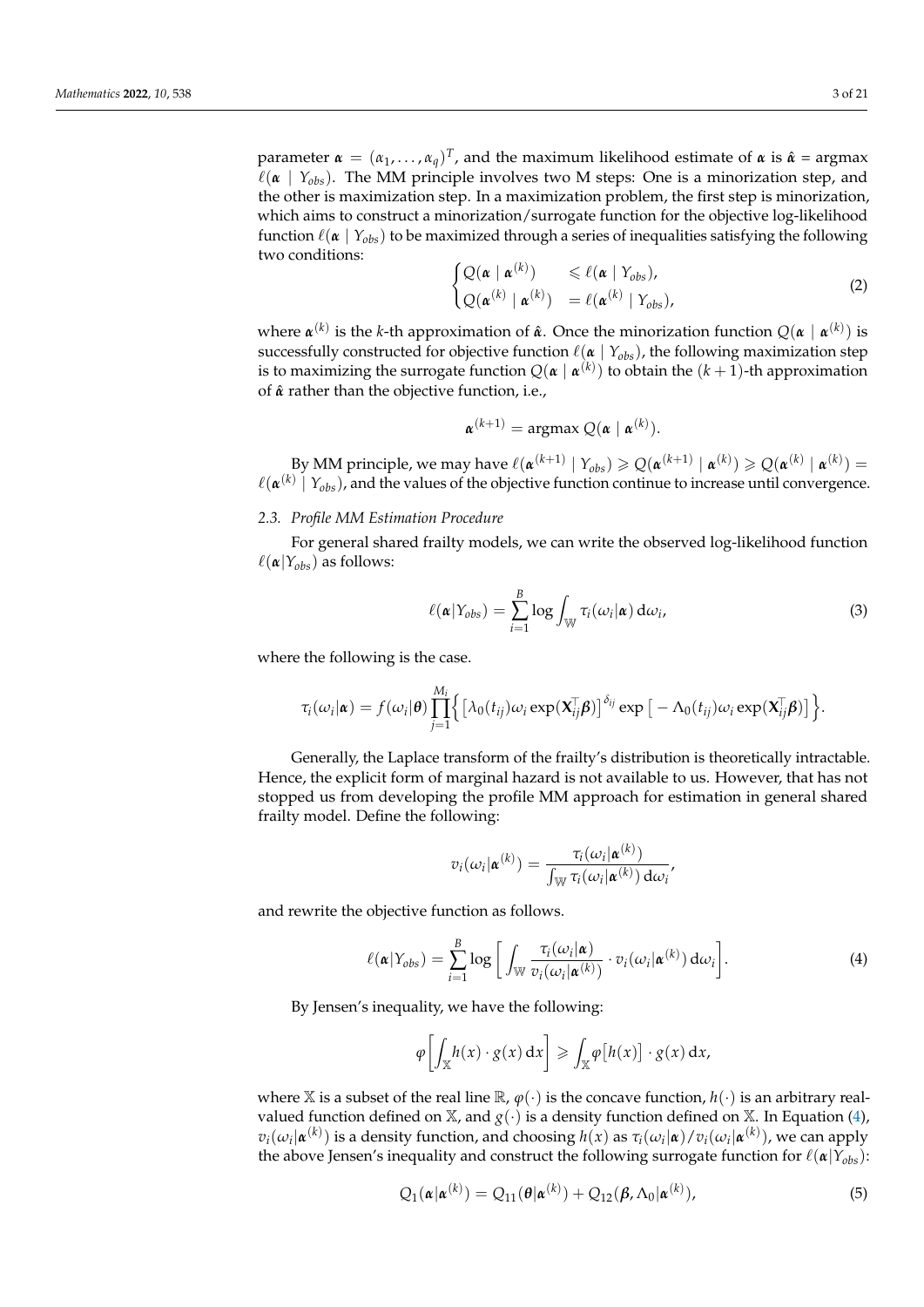where the following is the case:

<span id="page-3-0"></span>
$$
Q_{11}(\boldsymbol{\theta}|\boldsymbol{\alpha}^{(k)}) = \sum_{i=1}^{B} \int_{\mathbb{W}} \log[f(\omega_i|\boldsymbol{\theta})] \cdot v_i(\omega_i|\boldsymbol{\theta}^{(k)}, \boldsymbol{\alpha}^{(k)}) d\omega_i,
$$
(6)

which only consists of parameter *θ*. Moreover, we have the following:

<span id="page-3-1"></span>
$$
Q_{12}(\boldsymbol{\beta}, \Lambda_0 | \boldsymbol{\alpha}^{(k)}) = \sum_{i=1}^B \sum_{j=1}^{M_i} \left[ \delta_{ij} \log(\lambda_0(t_{ij})) + \delta_{ij} \mathbf{X}_{ij}^\top \boldsymbol{\beta} - A_i^{(k)} \Lambda_0(t_{ij}) \exp(\mathbf{X}_{ij}^\top \boldsymbol{\beta}) \right],\tag{7}
$$

where  $A_i^{(k)} = \int_{\mathbb{W}} \omega_i \cdot v_i(\omega_i | \boldsymbol{\alpha}^{(k)}) \, d\omega_i, i = 1, \dots, B$ . The minorizing function  $Q_1(\boldsymbol{\alpha} | \boldsymbol{\alpha}^{(k)})$ separates parameters  $\theta$  and  $(\beta, \Lambda_0)$  into [\(6\)](#page-3-0) and [\(7\)](#page-3-1), respectively. In the second M-step, the updated estimates of  $\theta$  involve maximizing [\(6\)](#page-3-0) numerically. Due to the presence of the nonparametric component  $Λ_0$ , updating  $(β, Λ_0)$  is still a big challenge. Following [\[7\]](#page-19-20), we apply the profile estimation method to profile out  $\Lambda_0$  in  $Q_{12}(\pmb{\beta},\Lambda_0|\pmb{\alpha}^{(k)}),$  which results in the estimate of  $\Lambda_0$  given  $\beta$ .

<span id="page-3-2"></span>
$$
d\hat{\Lambda}_0(t_{ij}) = \frac{\delta_{ij}}{\sum_{r=1}^B \sum_{s=1}^{M_r} I(t_{rs} \geq t_{ij}) A_r^{(k)} \exp(\mathbf{X}_{rs}^\top \boldsymbol{\beta})}.
$$
\n(8)

Substituting [\(8\)](#page-3-2) into  $Q_{12}(\boldsymbol{\beta}, \Lambda_0 | \boldsymbol{\alpha}^{(k)}),$  we obtain the following:

<span id="page-3-3"></span>
$$
Q_{13}(\boldsymbol{\beta}|\boldsymbol{\alpha}^{(k)}) = \sum_{i=1}^{B} \sum_{j=1}^{M_i} \left\{ \delta_{ij} \mathbf{X}_{ij}^{\top} \boldsymbol{\beta} - \delta_{ij} \log \left[ \sum_{r=1}^{B} \sum_{s=1}^{M_r} I(t_{rs} \ge t_{ij}) A_r^{(k)} \exp(\mathbf{X}_{rs}^{\top} \boldsymbol{\beta}) \right] \right\},
$$
(9)

which involves  $\beta$  only. In Equation [\(9\)](#page-3-3), Newton's method and large matrix inversion are required to update  $\beta$  in this procedure when there exist a large number of covariates. Here, we further construct minorizing functions for  $Q_{13}(\boldsymbol{\beta}|\boldsymbol{\alpha}^{(k)})$  to separate the regression parameters  $\beta_1, \ldots, \beta_q$  from each other under the MM principle. We first use the supporting hyperplane inequality:

$$
-\log(x) \geqslant -\log(x_0) - \frac{x - x_0}{x_0}
$$

to minorize *Q*13(*β*|*α* (*k*) ); then, we have the following surrogate function:

$$
Q_{14}(\boldsymbol{\beta}|\boldsymbol{\alpha}^{(k)}) = \sum_{i=1}^{B} \sum_{j=1}^{M_i} \left[ \delta_{ij} \mathbf{X}_{ij}^{\top} \boldsymbol{\beta} - \frac{\delta_{ij} \sum_{r=1}^{B} \sum_{s=1}^{M_r} I(t_{rs} \ge t_{ij}) A_r^{(k)} \exp(\mathbf{X}_{rs}^{\top} \boldsymbol{\beta})}{\sum_{r=1}^{B} \sum_{s=1}^{M_r} I(t_{rs} \ge t_{ij}) A_r^{(k)} \exp(\mathbf{X}_{rs}^{\top} \boldsymbol{\beta}^{(k)})} \right] + c,
$$

where *c* is a constant not depending on  $\beta$ . We apply Jensen's inequality to the concave function  $-\exp(\cdot)$  in  $Q_{14}(\boldsymbol{\beta}|\boldsymbol{\alpha}^{(k)})$  by rewriting the following:

$$
\mathbf{X}_{rs}^{\top} \boldsymbol{\beta} = \sum_{p=1}^{q} \pi_{prs} [\pi_{prs}^{-1} X_{prs} (\beta_p - \beta_p^{(k)}) + \mathbf{X}_{rs}^{\top} \boldsymbol{\beta}^{(k)}],
$$

where  $\pi_{prs} = |X_{prs}| / \sum_{t=0}^{q}$  $p_{p=1}^q\,|X_{prs}|.$  Finally, the minorizing function for  $Q_{14}(\boldsymbol{\beta}|\boldsymbol{\alpha}^{(k)})$  is as follows:

$$
Q_{15}(\beta_1,\ldots,\beta_q|\boldsymbol{\alpha}^{(k)})\stackrel{\sim}{=}\sum_{p=1}^q Q_{15p}(\beta_p|\boldsymbol{\alpha}^{(k)}),
$$
\n(10)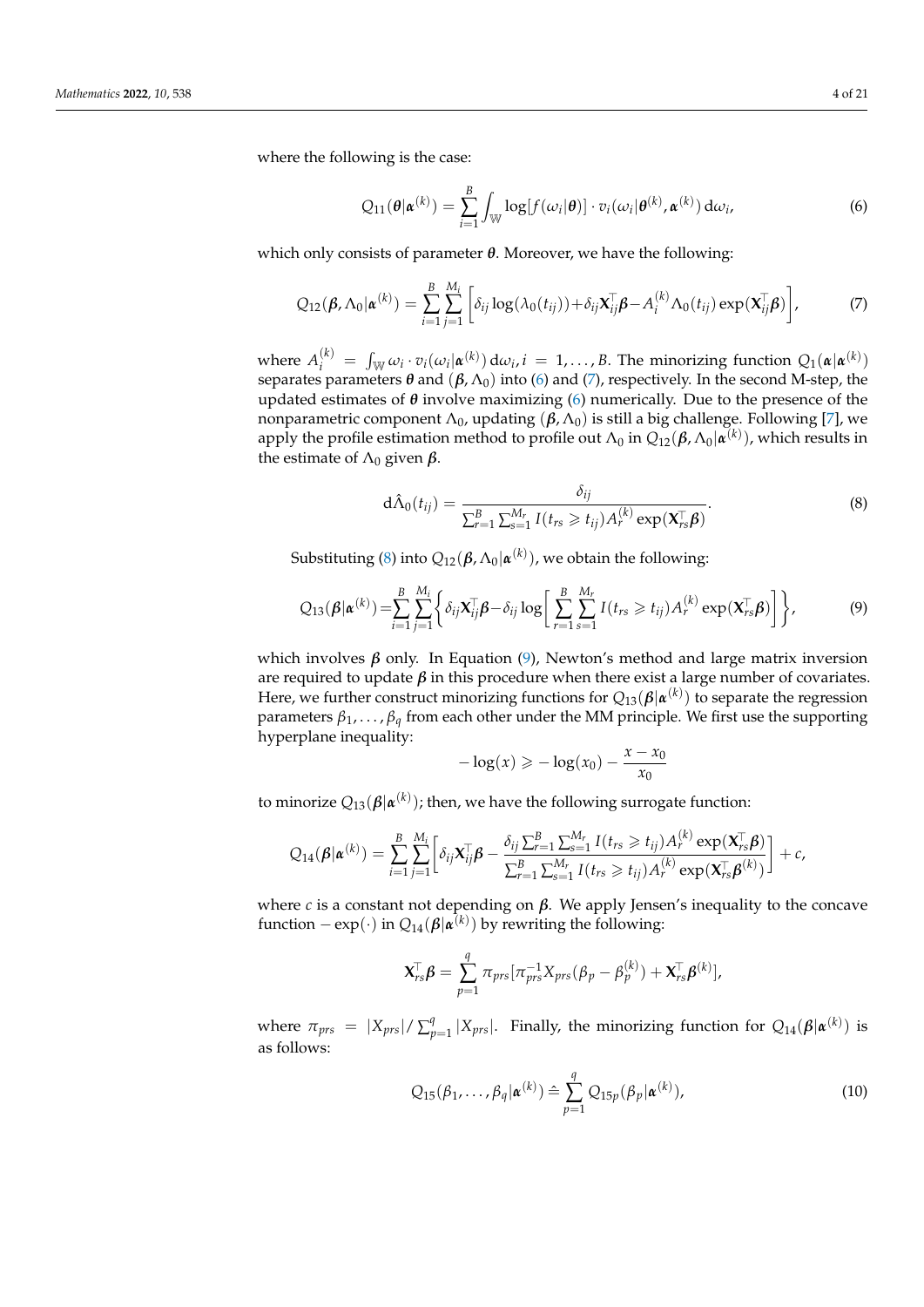where the following is the case.

<span id="page-4-1"></span>
$$
Q_{15p}(\beta_p|\boldsymbol{\alpha}^{(k)}) = \sum_{i=1}^{B} \sum_{j=1}^{M_i} \left\{ \delta_{ij} X_{pij} \beta_p \right\}
$$
\n(11)

$$
-\frac{\delta_{ij}\sum_{r=1}^{B}\sum_{s=1}^{M_{r}}I(t_{rs}\geq t_{ij})A_{r}^{(k)}\pi_{prs}\exp\left[\pi_{prs}^{-1}X_{prs}(\beta_{p}-\beta_{p}^{(k)})+\mathbf{X}_{rs}^{\top}\boldsymbol{\beta}^{(k)}\right]}{\sum_{r=1}^{B}\sum_{s=1}^{M_{r}}I(t_{rs}\geq t_{ij})A_{r}^{(k)}\exp(\mathbf{X}_{rs}^{\top}\boldsymbol{\beta}^{(k)})}\bigg\},\ p=1,\ldots,q.
$$

In general, the structure of minorizing function for the objective log-likelihood function  $\ell(\alpha|Y_{obs})$  in [\(3\)](#page-2-1) is the following:

<span id="page-4-0"></span>
$$
Q_{pro}(\boldsymbol{\theta}, \boldsymbol{\beta} | \boldsymbol{\alpha}^{(k)}) = Q_{11}(\boldsymbol{\theta} | \boldsymbol{\alpha}^{(k)}) + \sum_{p=1}^{q} Q_{15p}(\beta_p | \boldsymbol{\alpha}^{(k)}),
$$
\n(12)

with an explicit form update of  $d\Lambda_0$  by [\(8\)](#page-3-2). We may observe that the objective function to be maximized is decomposed into a sum of  $q+1$  univariate functions from [\(12\)](#page-4-0) as  $Q_{11}(\bm{\theta}|\bm{\alpha}^{(k)})$ only consists of one parameter usually. The next maximization step of this MM algorithm only involves  $q + 1$  separate univariate optimizations and matrix inversion is unnecessary. Note that the success of the above profile MM algorithm requires the convergence of two improper integrals such as  $\int_\mathbb{W} \omega_i\cdot v_i(\omega_i|\pmb{\alpha}^{(k)})\,\mathrm{d}\omega_i$  and  $\int_\mathbb{W}\log[f(\omega_i|\pmb{\theta})]\cdot v_i(\omega_i|\pmb{\alpha}^{(k)})\,\mathrm{d}\omega_i.$ Moreoveer, the convergences of these improper integrals are obvious when we assume the distribution of random effect comes from an exponential distribution family. The estimation proceeds by profile MM algorithm are summarized as follows:

**Step 1.** Given initial values for *θ*, *β*, and  $Λ$ <sub>0</sub>;

**Step 2.** Update  $\theta$  via [\(6\)](#page-3-0). Update each  $\beta_p$  via [\(11\)](#page-4-1) for  $p = 1, \ldots, q$ ;

**Step 3.** Based on the update of *β*, compute the estimates of  $Λ_0(t_{ii})$  via [\(8\)](#page-3-2);

**Step 4.** Iterate steps 2 and 3 until convergence.

### *2.4. Non-Profile MM Estimation Procedure*

In this subsection, we bypass the profile estimation procedure in previous subsection and continue to develop new MM procedures for Equation [\(7\)](#page-3-1) to separate parameters *β* and nuisance baseline hazard rate  $\Lambda_0$ . Actually, to separate  $\beta$  and  $\Lambda_0$  of [\(7\)](#page-3-1) is to deal with the last term  $-\Lambda_0(t_{ij}) \exp(\mathbf{X}_{ij}^{\top} \boldsymbol{\beta})$ . As in [\[26\]](#page-19-21), we use the following arithmetic-geometric mean inequality.

<span id="page-4-2"></span>
$$
-\prod_{i=1}^{n} x_i^{a_i} \geqslant -\sum_{i=1}^{n} \frac{a_i}{||\mathbf{a}||_1} x_i^{||\mathbf{a}||_1}
$$
\n(13)

Here,  $x_i$  and  $a_i$  are non-negative. Choosing  $x_1 = \Lambda_0(t_{ij})/\Lambda_0^{(k)}$  $\binom{k}{0}(t_{ij})$  and  $x_2 = \exp(\mathbf{X}_{ij}^{\top}\boldsymbol{\beta})/2$  $\exp(\mathbf{X}_{ij}^\top\boldsymbol{\beta}^{(k)})$  in inequality [\(13\)](#page-4-2), we obtain the following surrogate function for [\(7\)](#page-3-1):

$$
Q_{2}(\boldsymbol{\beta}, \Lambda_{0} | \boldsymbol{\alpha}^{(k)})
$$
\n
$$
= \sum_{i=1}^{B} \sum_{j=1}^{M_{i}} \left[ \delta_{ij} \log(\lambda_{0}(t_{ij})) + \delta_{ij} \mathbf{X}_{ij}^{\top} \boldsymbol{\beta} - \frac{A_{i}^{(k)} \exp(\mathbf{X}_{ij}^{\top} \boldsymbol{\beta}^{(k)})}{2\Lambda_{0}^{(k)}(t_{ij})} \Lambda_{0}(t_{ij})^{2} - \frac{A_{i}^{(k)} \Lambda_{0}^{(k)}(t_{ij})}{2 \exp(\mathbf{X}_{ij}^{\top} \boldsymbol{\beta}^{(k)})} \exp(2\mathbf{X}_{ij}^{\top} \boldsymbol{\beta}) \right],
$$
\n
$$
\hat{Q}_{21}(\Lambda_{0} | \boldsymbol{\alpha}^{(k)}) + Q_{22}(\boldsymbol{\beta} | \boldsymbol{\alpha}^{(k)})
$$
\n(14)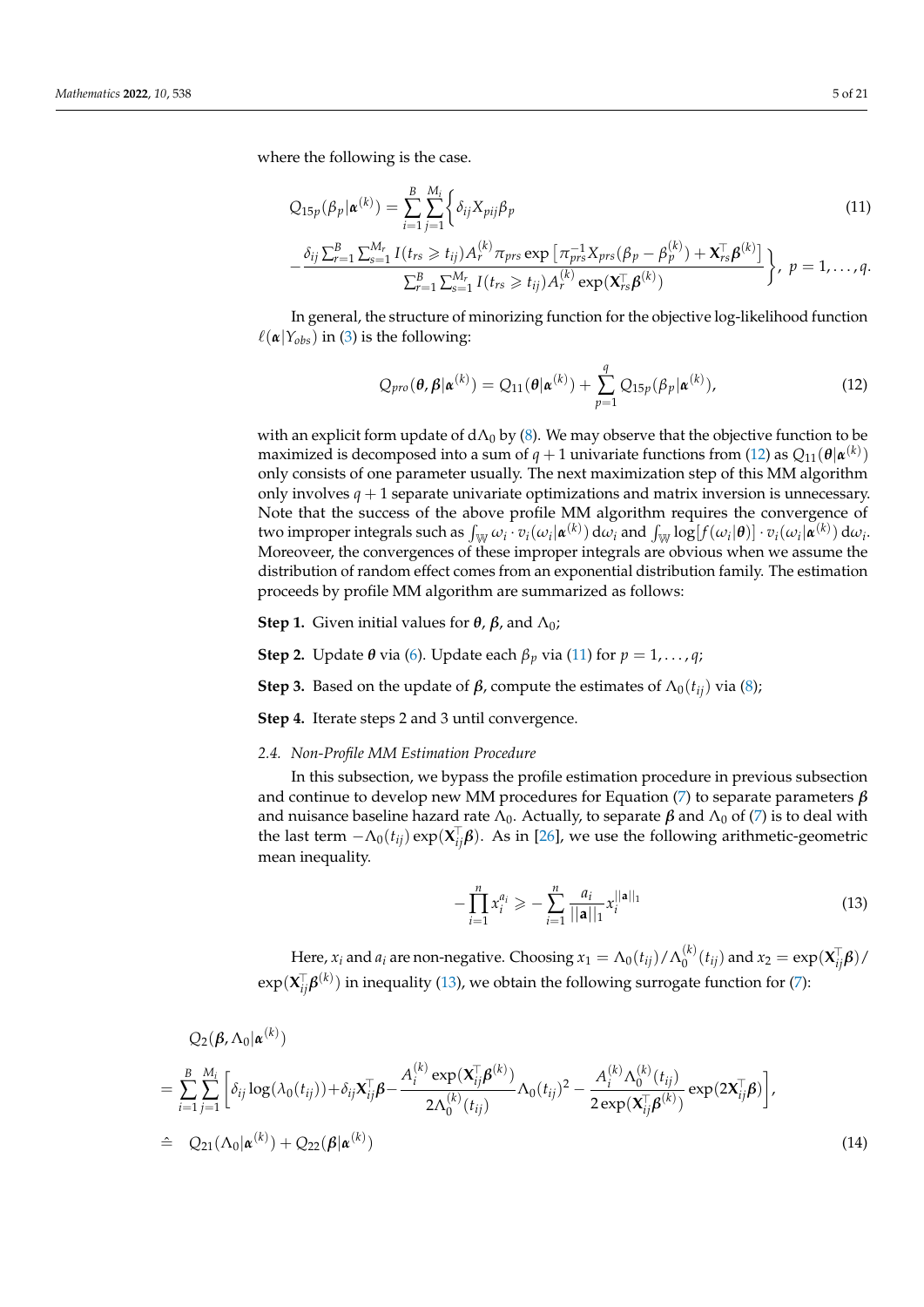where the following is the case.

<span id="page-5-0"></span>
$$
Q_{21}(\Lambda_0|\boldsymbol{\alpha}^{(k)}) = \sum_{i=1}^B \sum_{j=1}^{M_i} \left[ \delta_{ij} \log(\lambda_0(t_{ij})) - \frac{A_i^{(k)} \exp(\mathbf{X}_{ij}^{\mathsf{T}} \boldsymbol{\beta}^{(k)})}{2\Lambda_0^{(k)}(t_{ij})} \Lambda_0(t_{ij})^2 \right],
$$
(15)

$$
Q_{22}(\boldsymbol{\beta}|\boldsymbol{\alpha}^{(k)}) = \sum_{i=1}^{B} \sum_{j=1}^{M_i} \left[ \delta_{ij} \mathbf{X}_{ij}^{\mathsf{T}} \boldsymbol{\beta} - \frac{A_i^{(k)} \Lambda_0^{(k)}(t_{ij})}{2 \exp(\mathbf{X}_{ij}^{\mathsf{T}} \boldsymbol{\beta}^{(k)})} \exp(2\mathbf{X}_{ij}^{\mathsf{T}} \boldsymbol{\beta}) \right].
$$
 (16)

In order to obtain the nonparametric estimate of  $\Lambda_0$ , the maximization of [\(15\)](#page-5-0) is required. For ease of computation, a one-step late skill is applied to the first order derivative of Equation [\(15\)](#page-5-0); then, we obtain the estimate of  $\lambda_0$  by the following:

<span id="page-5-1"></span>
$$
d\hat{\Lambda}_0(t_{ij}) = \frac{\delta_{ij}}{\sum_{r=1}^B \sum_{s=1}^{M_r} I(t_{rs} \geq t_{ij}) A_r^{(k)} \exp(\mathbf{X}_{rs}^{\top} \boldsymbol{\beta}^{(k)})},
$$
(17)

which is same as [\(8\)](#page-3-2) in the profile estimation method. To update  $β$ , a similar technique as dealing with *Q*14(*β*|*α* (*k*) ) is used. We apply Jensen's inequality to the concave function  $-\exp(\cdot)$  in  $Q_{22}(\beta|\boldsymbol{\alpha}^{(k)})$  by rewriting the following:

$$
2\mathbf{X}_{ij}^{\mathsf{T}}\boldsymbol{\beta} = \sum_{p=1}^{q} \pi_{pij} \big[ 2\pi_{pij}^{-1} X_{pij} (\beta_p - \beta_p^{(k)}) + 2\mathbf{X}_{ij}^{\mathsf{T}}\boldsymbol{\beta}^{(k)} \big],
$$

where  $\pi_{pij} = |X_{pij}| / \sum_{k=1}^{q}$  $p_{p=1}^q |X_{pij}|$ . In the end, the minorizing function for  $Q_{22}(\boldsymbol{\beta}|\boldsymbol{\alpha}^{(k)})$  is as follows:

$$
Q_{23}(\beta_1, ..., \beta_q | \pmb{\alpha}^{(k)}) \triangleq \sum_{p=1}^q Q_{23p}(\beta_p | \pmb{\alpha}^{(k)}), \qquad (18)
$$

where the following is obtained:

<span id="page-5-3"></span>
$$
Q_{23p}(\beta_p|\boldsymbol{\alpha}^{(k)}) = \sum_{i=1}^{B} \sum_{j=1}^{M_i} \left\{ \delta_{ij} X_{pij} \beta_p - \frac{\pi_{pij} A_i^{(k)} \Lambda_0^{(k)}(t_{ij}) \exp \left[ 2\pi_{pij}^{-1} X_{pij} (\beta_p - \beta_p^{(k)}) + 2X_{ij}^{\top} \boldsymbol{\beta}^{(k)} \right] \right\},
$$
(19)

for  $p = 1, \ldots, q$ . As a result, we construct the surrogate function for the objective loglikelihood function via a non-profile MM principle as follows:

<span id="page-5-2"></span>
$$
Q_{nonpro}(\boldsymbol{\theta}, \boldsymbol{\beta}|\boldsymbol{\alpha}^{(k)}) = Q_{11}(\boldsymbol{\theta}|\boldsymbol{\alpha}^{(k)}) + \sum_{p=1}^{q} Q_{23p}(\beta_p|\boldsymbol{\alpha}^{(k)}),
$$
\n(20)

with explicit form update of  $dA_0$  by [\(17\)](#page-5-1). From [\(20\)](#page-5-2), we can find similar nice features as  $Q_{pro}(\bm{\theta},\bm{\beta}|\bm{\alpha}^{(k)});$  that is,  $Q_{nonpro}(\bm{\theta},\bm{\beta}|\bm{\alpha}^{(k)})$  is a sum of  $q+1$  univariate functions, which means that the next maximization (second M) step only involves  $q + 1$  simple univariate optimizations. It is worth noting that the parameter separated feature in the proposed profile MM and non-profile MM algorithms will help incoporate with the existing simple off-the-shelf accelerators well and brings about great effectiveness in computation time, as discussed in [\[25\]](#page-19-19). The estimation proceeds by non-profile MM algorithm are summarized as follows:

**Step 1.** Given initial values of  $θ$ ,  $β$ , and  $Λ$ <sub>0</sub>;

**Step 2.** Update the estimate of *θ* via [\(6\)](#page-3-0). Update the estimate of  $β<sub>p</sub>$  based on [\(19\)](#page-5-3) for  $p = 1, \ldots, q;$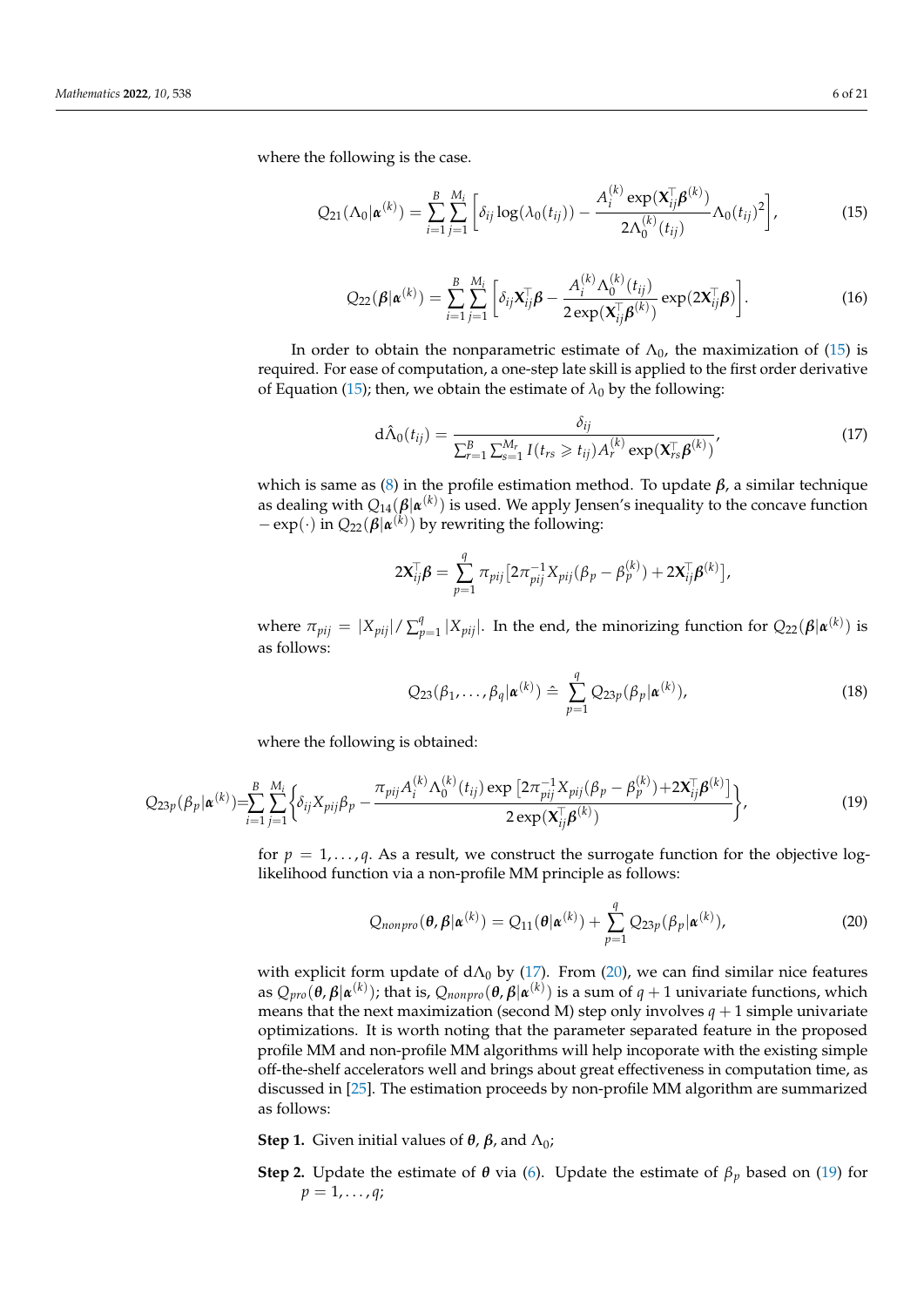**Step 3.** Using the updated estimate of  $\beta$ , compute the estimates of  $\Lambda_0(t_{ij})$  via [\(17\)](#page-5-1);

**Step 4.** Iterate steps 2 and 3 until convergence.

### <span id="page-6-0"></span>**3. Regularized Estimation Methods via MM Methods**

Followed by Section [3,](#page-6-0) both proposed estimation approaches created nice parameterseparated surrogate functions to be maximized which may incorporate with regularization cleverly. In this part, we propose regularized estimation approaches based on MM algorithms in regression analysis under general shared frailty model. Many variable selection criteria arise as special cases of the general formulation as discussed in [\[20\]](#page-19-15), where the penalized likelihood function takes the form

<span id="page-6-1"></span>
$$
\ell^{P}(\boldsymbol{\alpha}|Y_{obs}) = \ell(\boldsymbol{\theta}, \boldsymbol{\beta}, \Lambda_{0}|Y_{obs}) - N \sum_{p=1}^{q} P(|\beta_{p}|, \lambda), \qquad (21)
$$

where  $\ell(\theta, \beta, \Lambda_0|Y_{obs})$  is the log-likelihood function for the shared frailty model, *q* is the dimension of *β*, *P*(·, *λ*) is a given nonnegative penalty function, and  $λ ≥ 0$  is a tuning parameter, which is allowed to use  $\lambda_p$  in more general cases. This penalty shrinks some of the coefficients to zero. Under the scope of general frailty topic, the computation of MLEs is extremely complicated and hard in terms of accuracy as parameters of interests involve three blocks  $\theta$ ,  $\beta$ , and  $\Lambda$ <sub>0</sub>, and even more complicated when there exists a large numbers of coefficients. It is worth mentioning that the proposed profile and non-profile MM algorithms decomposed the coefficient vector  $\beta$  from the other two blocks  $\theta$ , and  $\Lambda_0$ and different coefficient parameters are separated from each other. This nice feature of the proposed profile and non-profile MM algorithms may mesh well with various regularization problems in [\(21\)](#page-6-1) to produce more sparse and accurate estimates. Under profile MM algorithmic technique in [\(12\)](#page-4-0), we obtain the corresponding minorization function for [\(21\)](#page-6-1) as follows.

$$
Q_{pro}(\boldsymbol{\theta}, \boldsymbol{\beta} | \boldsymbol{\alpha}^{(k)}) - N \sum_{p=1}^{q} P(|\beta_p|, \lambda).
$$
 (22)

Under the non-profile MM algorithmic technique in [\(20\)](#page-5-2), the minorization function for [\(21\)](#page-6-1) is as follows.

$$
Q_{nonpro}(\boldsymbol{\theta}, \boldsymbol{\beta}|\boldsymbol{\alpha}^{(k)}) - N \sum_{p=1}^{q} P(|\beta_p|, \lambda).
$$
 (23)

When  $P(\cdot, \lambda)$  is piecewise differentiable, nondecreasing, and concave on  $(0, \infty)$  such as *L*1, MCP and SCAD penalties [\[27\]](#page-19-22), explored a connection between the local quadratic approximation with MM algorithm. The penalty term  $-P(\cdot,\lambda)$  can be minorized by a local quadratic approximation form as follows:

<span id="page-6-2"></span>
$$
-P(|\beta_p|,\lambda) \geq -P(|\beta_p^{(k)}|,\lambda) - \frac{[\beta_p^2 - (\beta_p^{(k)})^2]P'(|\beta_p^{(k)}|, \lambda)}{2|\beta_p^{(k)}|} \triangleq \Phi(\beta_p|\beta_p^{(k)}), \quad (24)
$$

which is actually a one-step minorizing process. By combining function [\(24\)](#page-6-2) with [\(12\)](#page-4-0) or [\(20\)](#page-5-2), respectively, we obtain the final surrogate functions for penalized likelihood function [\(21\)](#page-6-1) as follows:

<span id="page-6-3"></span>
$$
Q_{pro}^{P}(\boldsymbol{\theta},\boldsymbol{\beta}|\boldsymbol{\alpha}^{(k)})=Q_{pro}(\boldsymbol{\theta},\boldsymbol{\beta}|\boldsymbol{\alpha}^{(k)})-N\sum_{p=1}^{q}\frac{\beta_{p}^{2}\cdot P'(|\beta_{p}^{(k)}|_{+},\lambda)}{2|\beta_{p}^{(k)}|}+c_{1},
$$
\n(25)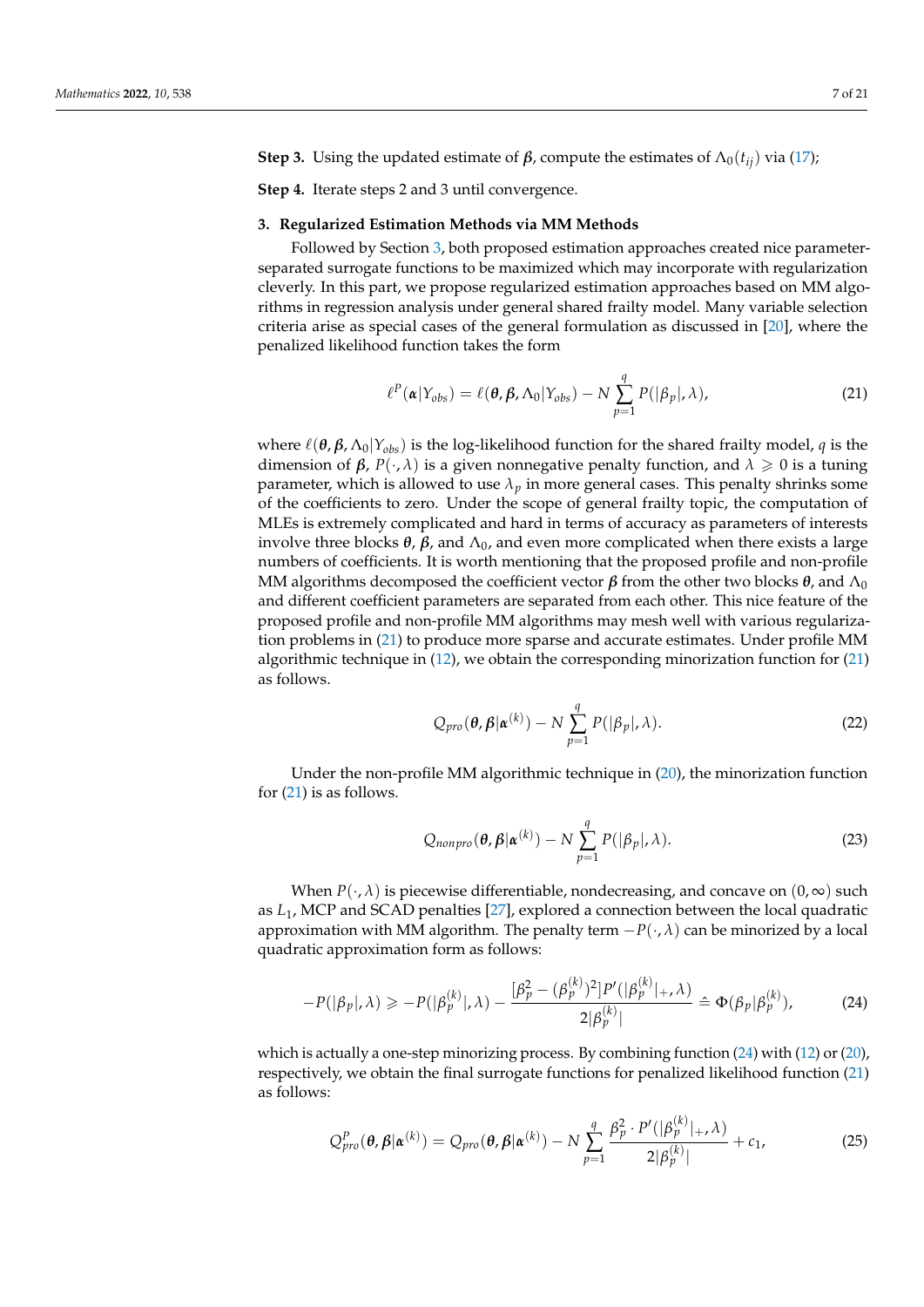and the following is obtained.

<span id="page-7-1"></span>
$$
Q_{nonpro}^{P}(\boldsymbol{\theta},\boldsymbol{\beta}|\boldsymbol{\alpha}^{(k)})=Q_{nonpro}(\boldsymbol{\theta},\boldsymbol{\beta}|\boldsymbol{\alpha}^{(k)})-N\sum_{p=1}^{q}\frac{\beta_{p}^{2}\cdot P'(|\beta_{p}^{(k)}|_{+},\lambda)}{2|\beta_{p}^{(k)}|}+c_{2}.
$$
 (26)

Both Equations [\(25\)](#page-6-3) and [\(26\)](#page-7-1) are written as a sum of a series of univariate functions so that maximizing [\(25\)](#page-6-3) and [\(26\)](#page-7-1) will be easier than directly maximizing [\(21\)](#page-6-1). Moreover, some simple off-the-shelf accelerators may also be used here to make the optimization problems more simplier and efficient. Regularized estimation proceeds by (profile/non-profile) MM algorithms and are summarized as follows:

**Step 1.** Given initial values of *θ*, *β* and  $Λ_0$ ;

**Step 2.** Update the estimate of *θ* via [\(6\)](#page-3-0);

**Step 3.** For profile MM method, update *β* by maximizing

$$
\sum_{p=1}^{q} Q_{15p}(\beta_p | \boldsymbol{\alpha}^{(k)}) - N \sum_{p=1}^{q} \frac{\beta_p^2 \cdot P'(|\beta_p^{(k)}|, \lambda)}{2|\beta_p^{(k)}|}.
$$

For non-profile MM method, update *β* by maximizing

$$
\sum_{p=1}^{q} Q_{23p}(\beta_p | \boldsymbol{\alpha}^{(k)}) - N \sum_{p=1}^{q} \frac{\beta_p^2 \cdot P'(|\beta_p^{(k)}|, \lambda)}{2|\beta_p^{(k)}|};
$$

**Step 4.** Using the updated estimate of  $\beta$  in Step 3, compute the estimates of  $\Lambda_0(t_{ij})$  via [\(8\)](#page-3-2) for profile MM method and via [\(17\)](#page-5-1) for non-profile MM method, respectively;

**Step 5.** Iterate steps 2 to 4 until convergence.

#### *Model Selection*

From the recent literature, tuning parameter  $\lambda$  may be selected by multiple data driven model selection criteria, such as Bayesian information criterion BIC ([\[28\]](#page-19-23)) and generalized cross-validation GCV ([\[29\]](#page-19-24)). In this paper, we consider a widely used BIC-type criterion, defined by the following:

$$
BIC_{\lambda} = -2\ell(\hat{\boldsymbol{\alpha}}) + C_n(\hat{S} + 1)\log(N), \qquad (27)
$$

to select the tuning parameter  $\lambda$ , where  $C_n = \max\{1, \log(\log(q+1))\}$ , *q* is the dimension of *β*, and the degrees of freedom *S*ˆ are defined as the number of nonzero parameters in *β*ˆ .

#### <span id="page-7-0"></span>**4. Theoretical Properties**

We first consider the convergence properties for the profile and non-profile MM algorithms of maximizing  $\ell(\alpha)$  and  $\ell^P(\alpha)$ . As discussed in Sections [3](#page-6-0) and [4,](#page-7-0)  $Q_{pro}(\theta, \beta | \alpha^{(k)})$ and  $Q_{nonpro}(\bm{\theta},\bm{\beta}|\bm{\alpha}^{(k)})$  are the constructed minorizing functions of  $\ell(\bm{\alpha})$  via the profile and non-profile MM approach,  $Q^P_{pro}(\bm{\theta},\bm{\beta}|\bm{\alpha}^{(k)})$  and  $Q^P_{nonpro}(\bm{\theta},\bm{\beta}|\bm{\alpha}^{(k)})$  are the constructed minorizing functions of penalized likelihood function  $\ell^P(\pmb{\alpha})$  via the profile and non-profile MM approach, *θ* and *β* are the parameter vectors, and *α* (*k*) is its current estimate. In this paper, we assume that the common component  $Q_{11}(\bm{\theta}|\bm{\alpha}^{(k)})$  of all minorizing functions is strictly concave with respect to *θ*, and the second M step of MM principle is based on the Newton–Raphson method. As strict concavity holds for all surrogate functions  $Q_{pro}(\cdot|\pmb{\alpha}^{(k)}),$  $Q_{nonpro}(\cdot|\boldsymbol{\alpha}^{(k)})$ ,  $Q_{pro}^P(\cdot|\boldsymbol{\alpha}^{(k)})$  and  $Q_{nonpro}^P(\cdot|\boldsymbol{\alpha}^{(k)})$  by using concave penalties  $L_1$ , MCP and  $SCAD$ , we denote their unique maximizers by  $M_{pro}(\pmb{\alpha}^{(k)}),$   $M_{nonpro}(\pmb{\alpha}^{(k)}),$   $M_{pro}^{P}(\pmb{\alpha}^{(k)}),$  and  $M_{nonpro}^{P}(\boldsymbol{\alpha}^{(k)})$ , respectively. Following Proposition 15.4.3 of Lange [\[30\]](#page-19-25), we provide the following convergence properties.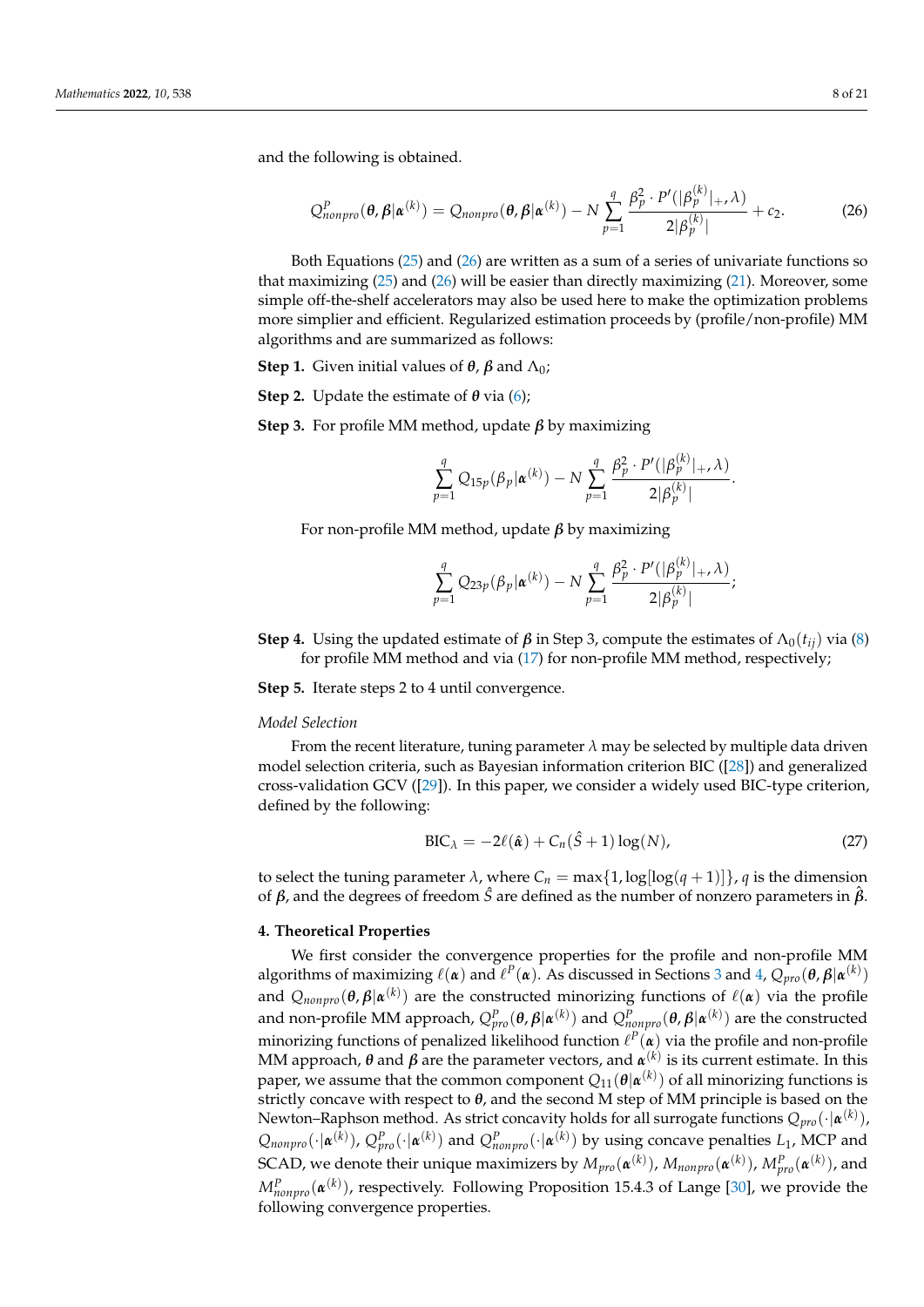**Proposition 1.** *Assume the differentiability and coerciveness of*  $-\ell(\alpha)$  *hold, all stationary points of*  $-\ell(\alpha)$  *are isolated and the subsets*  $\{\alpha \in \Omega : \ell(\alpha) \geqslant \ell(\alpha^{(k)})\}$  *of parameter domain*  $\Omega$  *are compact. Then, the profile iteration sequence*  $(\theta^{(k+1)}, \beta^{(k+1)}) = M_{pro}(\alpha^{(k)})$  *together with*  $\Lambda_0^{(k+1)}$  $\int_{0}^{(\kappa + 1)}$  *in [\(8\)](#page-3-2)* and *non-profile sequence*  $(\pmb{\theta}^{(k+1)},\pmb{\beta}^{(k+1)})=M_{nonpro}(\pmb{\alpha}^{(k)})$  together with  $\Lambda_0^{(k+1)}$ 0 *in [\(17\)](#page-5-1) converge to the stationary point of*  $\ell(\alpha)$ *. If the strict concavity of*  $\ell(\alpha)$  *also hold, then the profile MM sequence and non-profile MM sequence converge to the same maximum point of*  $\ell(\alpha)$ *.* 

**Proposition 2.** *Suppose*  $P(\cdot|\lambda)$  *is piecewise differentiable, nondecreasing and concave on*  $(0, \infty)$ *,*  $t$  *continuous at 0 and P'* (0+| $\lambda$ )  $<$   $\infty$ . Then, for all  $\beta_p\neq 0$ ,  $\Phi(\beta_q|\beta_q^{(k)})$  as defined in [\(24\)](#page-6-2) minorizes −*P*(|*βq*| |*λ*) *at points* ±|*βq*|*. In particular, conditions in construction minorization function hold,* that is,  $-P(|\beta_q|\,|\lambda) \geqslant \Phi(\beta_q|\beta_q^{(k)})$  for all  $\beta_q$  with equality at  $\beta_q=\beta_q^{(k)}$  and the ascent property  $-P(|\beta_q^{(k+1)}| |\lambda) \geq \Phi(\beta_q^{(k+1)}|\beta_q^{(k)}) \geq \Phi(\beta_q^{(k)}|\beta_q^{(k)}) = -P(|\beta_q^{(k)}| |\lambda) \text{ hold.}$ 

Based on Proposition 2, we can easily obtain the following convergence properties of profile MM and non-profile MM algorithms for maximizing penalized likelihood function  $\ell^P(\boldsymbol{\alpha})$  defined in [\(21\)](#page-6-1).

**Proposition 3.** *Assume the differentiability and coerciveness of* −` *P* (*α*) *hold, all stationary points*  $of - \ell^P(\alpha)$  are isolated and the subsets  $\{\alpha \in \Omega : \ell^P(\alpha) \geqslant \ell^P(\alpha^{(k)})\}$  of parameter domain  $\Omega$  are  $p$  compact. Then, the profile iteration sequence  $(\bm{\theta}^{(k+1)},\bm{\beta}^{(k+1)})=M_{pro}^P(\bm{\alpha}^{(k)})$  together with  $\Lambda_0^{(k+1)}$  $\mathbf{0}$  $i$ *n* [\(8\)](#page-3-2) and non-profile sequence  $(\bm{\theta}^{(k+1)}, \bm{\beta}^{(k+1)}) = M_{nonpro}^P(\bm{\alpha}^{(k)})$  together with  $\Lambda_0^{(k+1)}$  $\int_{0}^{(\kappa+1)}$  *in* [\(17\)](#page-5-1)  $\rho$  converge to the stationary point of  $\ell^P(\pmb{\alpha})$ . If the strict concavity of  $\ell^P(\pmb{\alpha})$  also hold, then the profile MM sequence and non-profile MM sequence converge to the same maximum point of  $\ell^P({\pmb{\alpha}})$ .

### <span id="page-8-0"></span>**5. Numerical Examples**

**Example 1.** *We independently simulate data from three different frailty models:*

$$
\lambda(t|\mathbf{X}_{ij}, \omega_i) = \omega_i \lambda_0(t) \exp{\{\mathbf{X}_{ij}^{\top} \boldsymbol{\beta}\}}, \quad \omega_i \sim \begin{cases} \text{Log-normal}(0, \theta), & \theta = 0.25, \\ \text{Inverse Gaussian}(\theta, \theta^2), & \theta = 1, \\ \text{Gamma}(1/\theta, 1/\theta), & \theta = 2, \end{cases}
$$

with three different sample sizes  $(B, M) = \{(15, 20), (30, 13), (50, 10)\}$ . The true value of regres $s$ *ion vector*  $\beta$  *is set to be*  $(-2_6^7, -1_6^7, 1_6^7, 2_6^7, 3_6^7)$  *with dimension*  $q = 30$  *and all*  $X_i$ *'s are generated from independent uniform distribution between* 0 *and* 0.5*. The censoring times are generated from independent uniform distribution to yield censoring proportion at around 15% or 30%. In this example, we numerically illustrate the efficiency of two proposed profile and non-profile MM algorithms under three different (Log-normal, Inverse Gaussian, and Gamma) frailty models with three different sample sizes at two censoring situations. Furthermore, we compare the performance of the two proposed profile and non-profile MM algorithms with the existing estimation approach by coxph function of the survival R package under gamma and log-normal frailty models since the coxph function of the survival R package only allows gamma and log-normal frailty. The computation time of MM algorithm can be improved by using simple off-the-shelf accelerators ([\[31](#page-19-26)[,32\]](#page-19-27)); here, we implement the accelerated profile MM and non-profile MM algorithms with the squared iterative method (SqS1). We set the stopping criterion of iteration as follows.*

$$
\frac{\left|\ell(\mathbf{\alpha}^{(k+1)}|\mathbf{Y}_{obs})-\ell(\mathbf{\alpha}^{(k)}|\mathbf{Y}_{obs})\right|}{\left|\ell(\mathbf{\alpha}^{(k)}|\mathbf{Y}_{obs})\right|+1} < 10^{-6}
$$

Based on 500 replications, the average values of estimated frailty and regression parameters (MLE), their biases (Bias), their empirical standard deviations (SD), and run times (T) based on three estimation methods are summarized in Tables [1](#page-9-0)[–6.](#page-14-0) In general, with a sample size increase, the biases and empirical standard deviations of almost all

.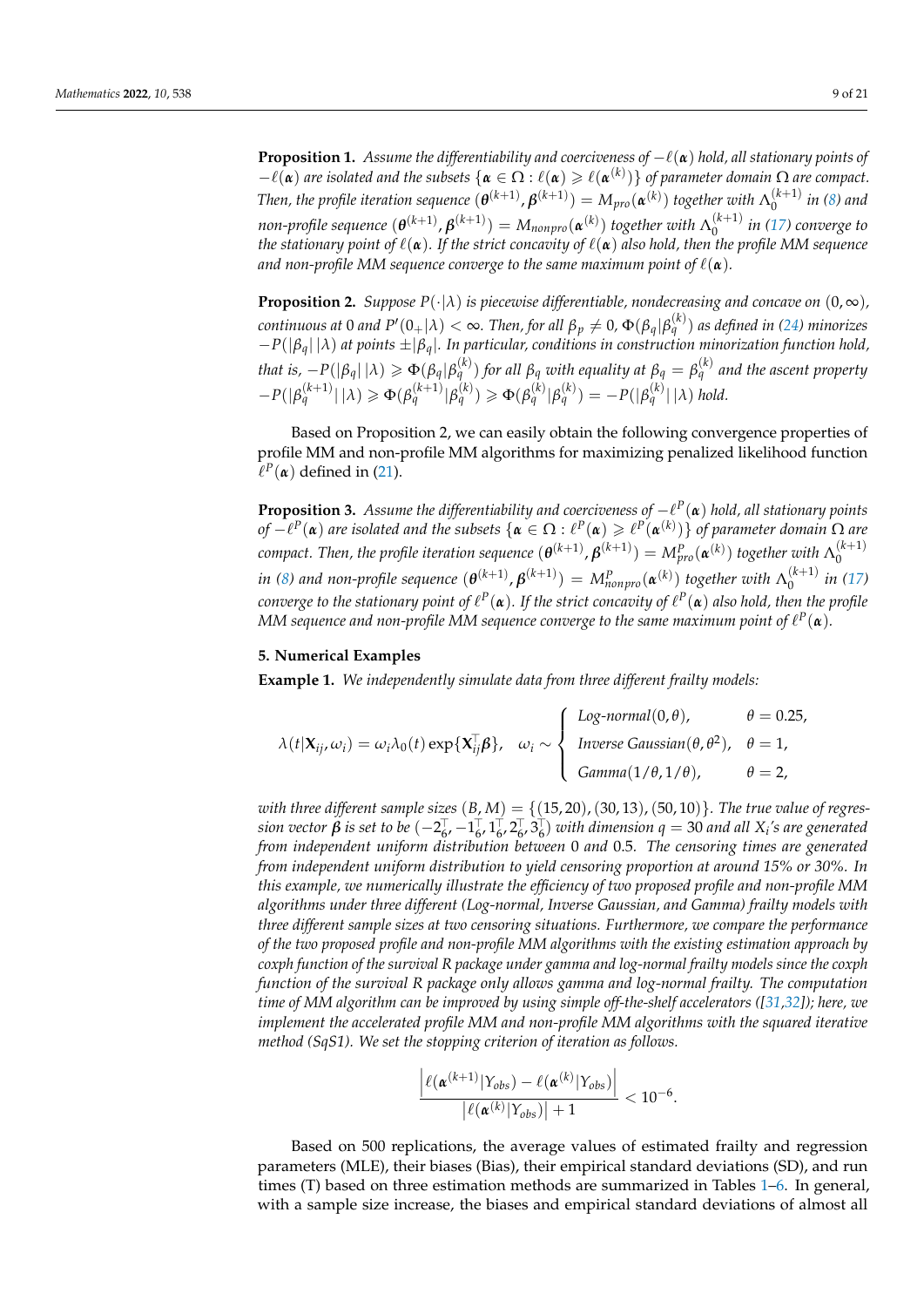parameters become smaller. Small sample size  $(B, M) = (15, 20)$  always causes obvious biases for frailty parameters in Log-normal and Inverse Gaussian frailty models because the number of clusters is too small. Moreover, a larger censoring proportion usually results in greater empirical standard deviations for almostly all cases. From Tables [1](#page-9-0)[–4,](#page-12-0) we also observe that the existing estimation approach using coxph function is the fastest among the three methods since the survival R package is optimised using the C language. In terms of estimation accuracy, the non-profile MM algorithm performs the best for both frailty and regression parameters, almost always exhibiting smallest biases and empirical standard deviations in all situations. Even in a small sample size such as  $(B, M) = (15, 20)$ , the non-profile MM estimates for frailty parameter still perform well, especially for Log-normal frailty and Gamma frailty models.

| Par.         |            |                     |           | Scenario 1: $(B, M) = (15, 20)$ |                         |           |            |             |           |  |
|--------------|------------|---------------------|-----------|---------------------------------|-------------------------|-----------|------------|-------------|-----------|--|
|              |            | Profile MM Approach |           |                                 | Non-Profile MM Approach |           | Coxph      |             |           |  |
| T            |            | 8.5716              |           |                                 | 5.7928                  |           |            | 0.0586      |           |  |
|              | <b>MLE</b> | <b>Bias</b>         | SD        | <b>MLE</b>                      | <b>Bias</b>             | <b>SD</b> | <b>MLE</b> | <b>Bias</b> | <b>SD</b> |  |
| $\theta$     | 0.3438     | 0.0938              | 0.3359    | 0.2925                          | 0.0425                  | 0.3173    | 0.2955     | 0.0455      | 0.3458    |  |
| $\beta_1$    | $-2.2157$  | $-0.2157$           | 0.5034    | $-2.0969$                       | $-0.0969$               | 0.5175    | $-2.1697$  | $-0.1697$   | 0.5842    |  |
| $\beta_5$    | $-2.1316$  | $-0.1316$           | 0.5725    | $-2.1392$                       | $-0.1392$               | 0.5567    | $-2.2005$  | $-0.2005$   | 0.5747    |  |
| $\beta_{10}$ | $-1.0976$  | $-0.0976$           | 0.5523    | $-1.0863$                       | $-0.0863$               | 0.5232    | $-1.0854$  | $-0.0854$   | 0.5794    |  |
| $\beta_{15}$ | 1.0720     | 0.0720              | 0.5160    | 1.0126                          | 0.0126                  | 0.5185    | 1.1232     | 0.1232      | 0.5392    |  |
| $\beta_{20}$ | 2.1871     | 0.1871              | 0.5584    | 2.0966                          | 0.0966                  | 0.5286    | 2.0560     | 0.0560      | 0.5217    |  |
| $\beta_{25}$ | 3.2619     | 0.2619              | 0.5576    | 3.1412                          | 0.1412                  | 0.5455    | 3.2396     | 0.2396      | 0.6022    |  |
| $\beta_{30}$ | 3.2156     | 0.2156              | 0.5775    | 3.1507                          | 0.1507                  | 0.5468    | 3.2781     | 0.2781      | 0.5669    |  |
| Par.         |            |                     |           | Scenario 2: $(B, M) = (30, 13)$ |                         |           |            |             |           |  |
|              |            | Profile MM Approach |           |                                 | Non-Profile MM Approach |           |            | Coxph       |           |  |
| $\mathbf T$  |            | 5.7458              |           |                                 | 7.5817                  |           |            | 0.0893      |           |  |
|              | <b>MLE</b> | <b>Bias</b>         | <b>SD</b> | <b>MLE</b>                      | <b>Bias</b>             | <b>SD</b> | <b>MLE</b> | <b>Bias</b> | <b>SD</b> |  |
| $\theta$     | 0.3222     | 0.0722              | 0.3006    | 0.2520                          | 0.0020                  | 0.1099    | 0.2813     | 0.0313      | 0.1065    |  |
| $\beta_1$    | $-2.1110$  | $-0.1110$           | 0.4399    | $-2.0930$                       | $-0.0930$               | 0.4531    | $-2.0783$  | $-0.0783$   | 0.4743    |  |
| $\beta_5$    | $-2.1236$  | $-0.1236$           | 0.4634    | $-2.1208$                       | $-0.1208$               | 0.4615    | $-2.1232$  | $-0.1232$   | 0.4384    |  |
| $\beta_{10}$ | $-1.0788$  | $-0.0788$           | 0.4491    | $-1.0528$                       | $-0.0528$               | 0.4517    | $-1.0598$  | $-0.0598$   | 0.4877    |  |
| $\beta_{15}$ | 1.0507     | 0.0507              | 0.4467    | 0.9944                          | $-0.0056$               | 0.4416    | 1.0457     | 0.0457      | 0.4539    |  |
| $\beta_{20}$ | 2.0663     | 0.0663              | 0.4679    | 2.0421                          | 0.0421                  | 0.4665    | 2.1415     | 0.1415      | 0.4872    |  |
| $\beta_{25}$ | 3.1734     | 0.1734              | 0.4824    | 3.0586                          | 0.0586                  | 0.4499    | 3.2054     | 0.2054      | 0.4726    |  |
| $\beta_{30}$ | 3.1833     | 0.1833              | 0.4574    | 3.0666                          | 0.0666                  | 0.4371    | 3.1279     | 0.1279      | 0.4558    |  |
| Par.         |            |                     |           | Scenario 3: $(B, M) = (50, 10)$ |                         |           |            |             |           |  |
|              |            | Profile MM Approach |           |                                 | Non-Profile MM Approach |           |            | Coxph       |           |  |
| т            |            | 6.2193              |           |                                 | 11.4968                 |           |            | 0.1281      |           |  |
|              | <b>MLE</b> | <b>Bias</b>         | <b>SD</b> | <b>MLE</b>                      | <b>Bias</b>             | <b>SD</b> | <b>MLE</b> | <b>Bias</b> | <b>SD</b> |  |
| $\theta$     | 0.2683     | 0.0183              | 0.2427    | 0.2478                          | $-0.0022$               | 0.0862    | 0.2866     | 0.0366      | 0.0884    |  |
| $\beta_1$    | $-2.0630$  | $-0.0630$           | 0.3870    | $-2.0491$                       | $-0.0491$               | 0.3831    | $-2.0548$  | $-0.0548$   | 0.4021    |  |
| $\beta_5$    | $-2.0668$  | $-0.0668$           | 0.3975    | $-2.0430$                       | $-0.0430$               | 0.3903    | $-2.0340$  | $-0.0340$   | 0.3716    |  |
| $\beta_{10}$ | $-1.0286$  | $-0.0286$           | 0.3875    | $-1.0327$                       | $-0.0327$               | 0.3799    | $-1.0583$  | $-0.0583$   | 0.4058    |  |
| $\beta_{15}$ | 1.0613     | 0.0613              | 0.4001    | 1.0131                          | 0.0131                  | 0.3915    | 1.0136     | 0.0136      | 0.3867    |  |
| $\beta_{20}$ | 2.0946     | 0.0946              | 0.3984    | 2.0315                          | 0.0315                  | 0.3853    | 2.0697     | 0.0697      | 0.4497    |  |
| $\beta_{25}$ | 3.1535     | 0.1535              | 0.4104    | 3.0739                          | 0.0739                  | 0.3973    | 3.1178     | 0.1178      | 0.4147    |  |
| $\beta_{30}$ | 3.1266     | 0.1266              | 0.4187    | 3.0378                          | 0.0378                  | 0.4088    | 3.1216     | 0.1216      | 0.3875    |  |

<span id="page-9-0"></span>**Table 1.** Simulation results for Log-normal frailty model in Example 1 with different sample sizes at 15% censoring.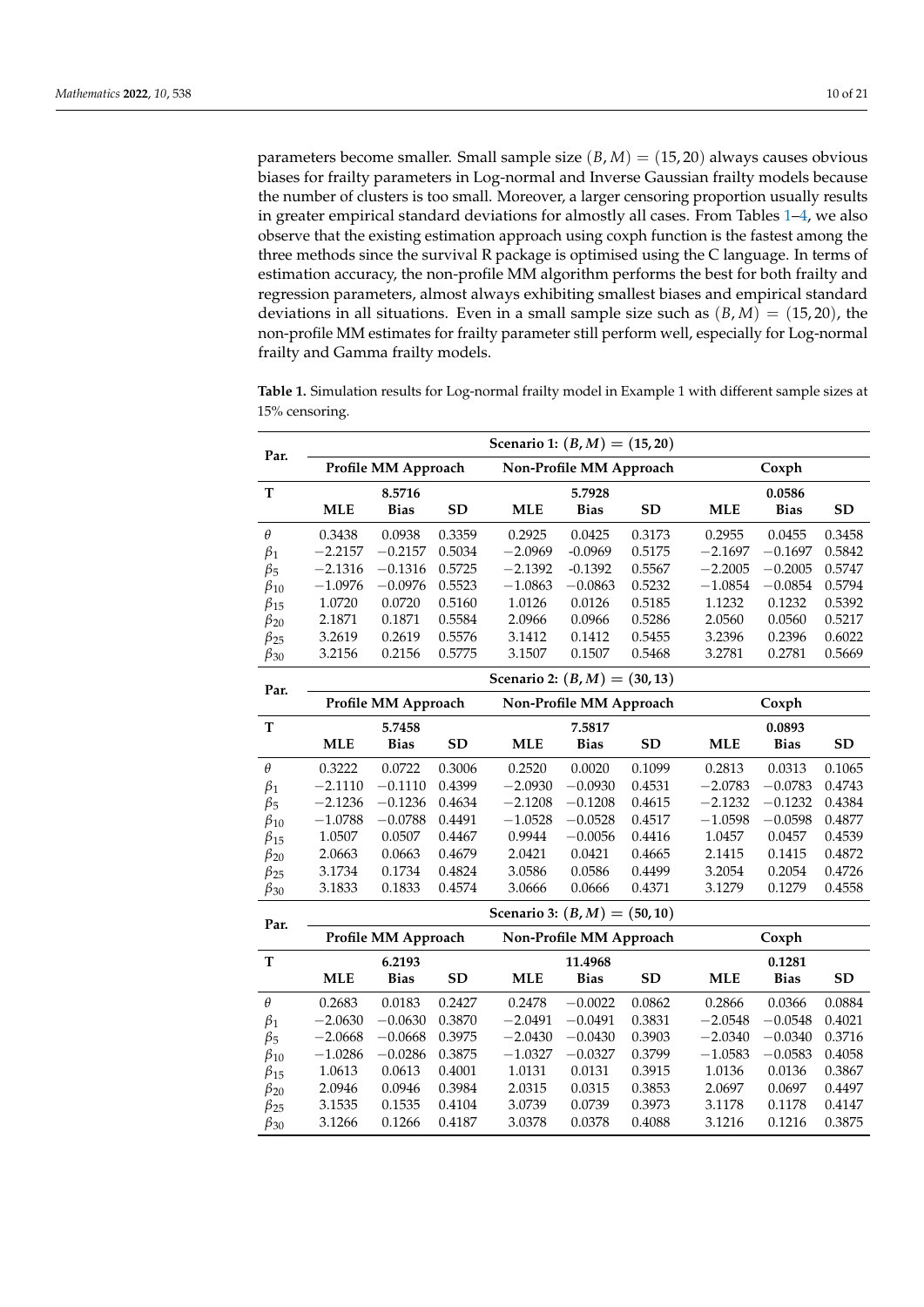| Par.                 |                                 |                     |           | Scenario 1: $(B, M) = (15, 20)$ |                         |           |            |             |           |  |
|----------------------|---------------------------------|---------------------|-----------|---------------------------------|-------------------------|-----------|------------|-------------|-----------|--|
|                      |                                 | Profile MM Approach |           |                                 | Non-Profile MM Approach |           |            | Coxph       |           |  |
| T                    |                                 | 4.8084              |           |                                 | 5.7248                  |           |            | 0.0541      |           |  |
|                      | <b>MLE</b>                      | <b>Bias</b>         | <b>SD</b> | <b>MLE</b>                      | <b>Bias</b>             | <b>SD</b> | <b>MLE</b> | <b>Bias</b> | <b>SD</b> |  |
| $\theta$             | 0.2712                          | 0.0212              | 0.1446    | 0.2491                          | $-0.0009$               | 0.1434    | 0.3022     | 0.0522      | 0.1507    |  |
| $\beta_1$            | $-2.2181$                       | $-0.2181$           | 0.6137    | $-2.1211$                       | $-0.1211$               | 0.5712    | $-2.1928$  | $-0.1928$   | 0.6084    |  |
| $\beta_5$            | $-2.1717$                       | $-0.1717$           | 0.6270    | $-2.1431$                       | $-0.1431$               | 0.6230    | $-2.2133$  | $-0.2133$   | 0.5920    |  |
| $\beta_{10}$         | $-1.1136$                       | $-0.1136$           | 0.6001    | $-1.0786$                       | $-0.0786$               | 0.5881    | $-1.0936$  | $-0.0936$   | 0.6158    |  |
| $\beta_{15}$         | 1.0926                          | 0.0926              | 0.6117    | 1.0452                          | 0.0452                  | 0.5603    | 1.0499     | 0.0499      | 0.6049    |  |
| $\beta_{20}$         | 2.2211                          | 0.2211              | 0.6234    | 2.0423                          | 0.0423                  | 0.5667    | 2.2068     | 0.2068      | 0.6567    |  |
| $\beta_{25}$         | 3.2667                          | 0.2667              | 0.6156    | 3.1369                          | 0.1369                  | 0.6192    | 3.2481     | 0.2481      | 0.5558    |  |
| $\beta_{30}$         | 3.2490                          | 0.2490              | 0.6192    | 3.1452                          | 0.1452                  | 0.6355    | 3.2599     | 0.2599      | 0.5502    |  |
| Par.                 | Scenario 2: $(B, M) = (30, 13)$ |                     |           |                                 |                         |           |            |             |           |  |
|                      | Profile MM Approach             |                     |           |                                 | Non-Profile MM Approach |           | Coxph      |             |           |  |
| T                    | 5.56726<br>7.7258               |                     |           | 0.0818                          |                         |           |            |             |           |  |
|                      | <b>MLE</b>                      | <b>Bias</b>         | <b>SD</b> | <b>MLE</b>                      | <b>Bias</b>             | <b>SD</b> | <b>MLE</b> | <b>Bias</b> | <b>SD</b> |  |
| $\theta$             | 0.3189                          | 0.0689              | 0.9271    | 0.2496                          | $-0.0004$               | 0.1150    | 0.2749     | 0.0249      | 0.1077    |  |
| $\beta_1$            | $-2.0826$                       | $-0.0826$           | 0.4974    | $-2.0987$                       | $-0.0987$               | 0.4898    | $-2.0761$  | $-0.0761$   | 0.5023    |  |
| $\beta$ <sub>5</sub> | $-2.1135$                       | $-0.1135$           | 0.5391    | $-2.0965$                       | $-0.0965$               | 0.4950    | $-2.0974$  | $-0.0974$   | 0.5200    |  |
| $\beta_{10}$         | $-1.0764$                       | $-0.0764$           | 0.5065    | $-1.0743$                       | $-0.0743$               | 0.5180    | $-1.0510$  | $-0.0510$   | 0.5055    |  |
| $\beta_{15}$         | 1.0654                          | 0.0654              | 0.5137    | 1.0433                          | 0.0433                  | 0.5028    | 1.0739     | 0.0739      | 0.5766    |  |
| $\beta_{20}$         | 2.1250                          | 0.1250              | 0.5033    | 2.0525                          | 0.0525                  | 0.4933    | 2.1029     | 0.1029      | 0.5137    |  |
| $\beta_{25}$         | 3.1731                          | 0.1731              | 0.5236    | 3.0821                          | 0.0821                  | 0.5105    | 3.1316     | 0.1316      | 0.5783    |  |
| $\beta_{30}$         | 3.1966                          | 0.1966              | 0.5207    | 3.0716                          | 0.0716                  | 0.5034    | 3.2236     | 0.2236      | 0.5268    |  |
| Par.                 |                                 |                     |           | Scenario 3: $(B, M) = (50, 10)$ |                         |           |            |             |           |  |
|                      |                                 | Profile MM Approach |           |                                 | Non-Profile MM Approach |           |            | Coxph       |           |  |
| T                    |                                 | 4.7591              |           |                                 | 8.4607                  |           |            | 0.1188      |           |  |
|                      | <b>MLE</b>                      | <b>Bias</b>         | <b>SD</b> | <b>MLE</b>                      | <b>Bias</b>             | <b>SD</b> | <b>MLE</b> | <b>Bias</b> | <b>SD</b> |  |
| $\theta$             | 0.2729                          | 0.0229              | 0.4236    | 0.2434                          | $-0.0066$               | 0.0865    | 0.2792     | 0.0292      | 0.0966    |  |
| $\beta_1$            | $-2.0917$                       | $-0.0917$           | 0.3814    | $-2.0714$                       | $-0.0714$               | 0.3741    | $-2.1494$  | $-0.1494$   | 0.4376    |  |
| $\beta_5$            | $-2.0692$                       | $-0.0692$           | 0.4076    | $-2.0495$                       | $-0.0495$               | 0.3990    | $-2.0617$  | $-0.0617$   | 0.4617    |  |
| $\beta_{10}$         | $-1.0320$                       | $-0.0320$           | 0.3822    | $-1.0341$                       | $-0.0341$               | 0.3725    | $-1.0714$  | $-0.0714$   | 0.4174    |  |
| $\beta_{15}$         | 1.0606                          | 0.0606              | 0.3928    | 1.0163                          | 0.0163                  | 0.3843    | 1.0991     | 0.0991      | 0.3947    |  |
| $\beta_{20}$         | 2.0530                          | 0.0530              | 0.3851    | 1.9865                          | $-0.0135$               | 0.3773    | 2.0780     | 0.0780      | 0.4779    |  |
| $\beta_{25}$         | 3.1058                          | 0.1058              | 0.4000    | 3.0158                          | 0.0158                  | 0.3855    | 3.1531     | 0.1531      | 0.4395    |  |
| $\beta_{30}$         | 3.1071                          | 0.1071              | 0.3849    | 3.0182                          | 0.0182                  | 0.3752    | 3.1250     | 0.1250      | 0.4593    |  |

**Table 2.** Simulation results for Log-normal frailty model in Example 1 with different sample sizes at 30% censoring.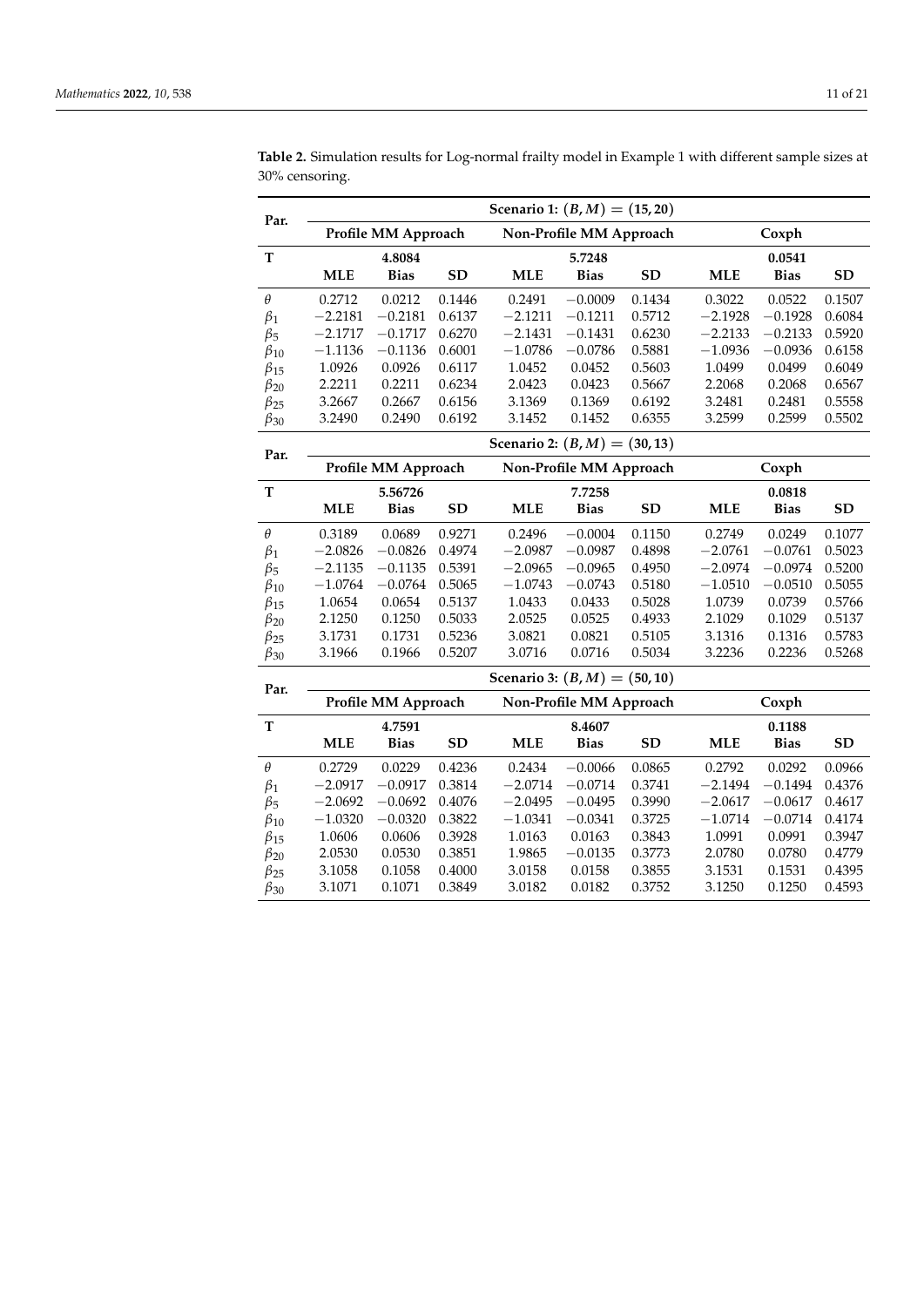| Par.                 |                                                |                     |           | Scenario 1: $(B, M) = (15, 20)$ |                         |           |            |             |           |
|----------------------|------------------------------------------------|---------------------|-----------|---------------------------------|-------------------------|-----------|------------|-------------|-----------|
|                      |                                                | Profile MM Approach |           |                                 | Non-Profile MM Approach |           |            | Coxph       |           |
| T                    |                                                | 22.3576             |           |                                 | 18.1613                 |           |            | 0.0846      |           |
|                      | <b>MLE</b>                                     | <b>Bias</b>         | <b>SD</b> | <b>MLE</b>                      | <b>Bias</b>             | <b>SD</b> | <b>MLE</b> | <b>Bias</b> | <b>SD</b> |
| $\theta$             | 2.0584                                         | 0.0584              | 0.6494    | 2.1028                          | 0.1028                  | 0.7066    | 2.1197     | 0.1197      | 0.7023    |
| $\beta_1$            | $-2.1343$                                      | $-0.1343$           | 0.5452    | $-2.1155$                       | $-0.1155$               | 0.4974    | $-2.1027$  | $-0.1027$   | 0.6415    |
| $\beta_5$            | $-2.1700$                                      | $-0.1700$           | 0.5426    | $-2.1303$                       | $-0.1303$               | 0.4923    | $-2.1633$  | $-0.1633$   | 0.5354    |
| $\beta_{10}$         | $-1.0561$                                      | $-0.0561$           | 0.5395    | $-1.0550$                       | $-0.0550$               | 0.5505    | $-1.0768$  | $-0.0768$   | 0.6086    |
| $\beta_{15}$         | 1.0515                                         | 0.0515              | 0.5749    | 1.0073                          | 0.0073                  | 0.5046    | 1.0883     | 0.0883      | 0.6006    |
| $\beta_{20}$         | 2.1385                                         | 0.1385              | 0.542     | 2.1311                          | 0.1311                  | 0.5639    | 2.1685     | 0.1685      | 0.5608    |
| $\beta_{25}$         | 3.1702                                         | 0.1702              | 0.5815    | 3.1928                          | 0.1928                  | 0.5893    | 3.2140     | 0.2140      | 0.5916    |
| $\beta_{30}$         | 3.2185                                         | 0.2185              | 0.5623    | 3.1268                          | 0.1268                  | 0.6005    | 3.2433     | 0.2433      | 0.6320    |
| Par.                 |                                                |                     |           | Scenario 2: $(B, M) = (30, 13)$ |                         |           |            |             |           |
|                      | Profile MM Approach<br>Non-Profile MM Approach |                     |           |                                 | Coxph                   |           |            |             |           |
| $\mathbf T$          |                                                | 23.2786<br>41.7191  |           |                                 | 0.1438                  |           |            |             |           |
|                      | <b>MLE</b>                                     | <b>Bias</b>         | <b>SD</b> | <b>MLE</b>                      | <b>Bias</b>             | <b>SD</b> | <b>MLE</b> | <b>Bias</b> | <b>SD</b> |
| $\theta$             | 2.0934                                         | 0.0934              | 0.4866    | 2.0270                          | 0.0270                  | 0.4817    | 2.151      | 0.1510      | 0.6232    |
| $\beta_1$            | $-2.1266$                                      | $-0.1266$           | 0.4648    | $-2.1027$                       | $-0.1027$               | 0.4600    | $-2.1189$  | $-0.1189$   | 0.5060    |
| $\beta_5$            | $-2.1197$                                      | $-0.1197$           | 0.4763    | $-2.0886$                       | $-0.0886$               | 0.4549    | $-2.1842$  | $-0.1842$   | 0.4881    |
| $\beta_{10}$         | $-1.0328$                                      | $-0.0328$           | 0.4703    | $-1.0685$                       | $-0.0685$               | 0.4789    | $-1.0671$  | $-0.0671$   | 0.4818    |
| $\beta_{15}$         | 1.0604                                         | 0.0604              | 0.4871    | 1.0212                          | 0.0212                  | 0.4847    | 1.0956     | 0.0956      | 0.4446    |
| $\beta_{20}$         | 2.1313                                         | 0.1313              | 0.4696    | 2.0185                          | 0.0185                  | 0.4745    | 2.0961     | 0.0961      | 0.4848    |
| $\beta_{25}$         | 3.1788                                         | 0.1788              | 0.4695    | 3.0747                          | 0.0747                  | 0.4954    | 3.1749     | 0.1749      | 0.4888    |
| $\beta_{30}$         | 3.1934                                         | 0.1934              | 0.5120    | 3.1287                          | 0.1287                  | 0.4953    | 3.1908     | 0.1908      | 0.5070    |
| Par.                 |                                                |                     |           | Scenario 3: $(B, M) = (50, 10)$ |                         |           |            |             |           |
|                      |                                                | Profile MM Approach |           |                                 | Non-Profile MM Approach |           |            | Coxph       |           |
| T                    |                                                | 27.4950             |           |                                 | 47.8408                 |           |            | 0.2415      |           |
|                      | <b>MLE</b>                                     | <b>Bias</b>         | <b>SD</b> | <b>MLE</b>                      | <b>Bias</b>             | <b>SD</b> | <b>MLE</b> | <b>Bias</b> | <b>SD</b> |
| $\theta$             | 2.0792                                         | 0.0792              | 0.4091    | 2.0268                          | 0.0268                  | 0.3890    | 2.0905     | 0.0905      | 0.4287    |
| $\beta_1$            | $-2.0896$                                      | $-0.0896$           | 0.4017    | $-2.0466$                       | $-0.0466$               | 0.4406    | $-2.1372$  | $-0.1372$   | 0.4366    |
| $\beta$ <sub>5</sub> | $-2.0619$                                      | $-0.0619$           | 0.4060    | $-2.0388$                       | $-0.0388$               | 0.4199    | $-2.1541$  | $-0.1541$   | 0.463     |
| $\beta_{10}$         | $-1.0431$                                      | $-0.0431$           | 0.4186    | $-1.0190$                       | $-0.0190$               | 0.4047    | $-1.0672$  | $-0.0672$   | 0.4016    |
| $\beta_{15}$         | 1.0739                                         | 0.0739              | 0.4190    | 1.0363                          | 0.0363                  | 0.4025    | 1.0006     | 0.0006      | 0.4269    |
| $\beta_{20}$         | 2.0655                                         | 0.0655              | 0.4141    | 2.0694                          | 0.0694                  | 0.4272    | 2.0781     | 0.0781      | 0.4213    |
| $\beta_{25}$         | 3.1542                                         | 0.1542              | 0.3919    | 3.0680                          | 0.0680                  | 0.4461    | 3.1171     | 0.1171      | 0.4331    |
| $\beta_{30}$         | 3.1085                                         | 0.1085              | 0.4201    | 3.0707                          | 0.0707                  | 0.4800    | 3.1198     | 0.1198      | 0.4200    |

**Table 3.** Simulation results for Gamma frailty model in Example 1 with different sample sizes at 15% censoring.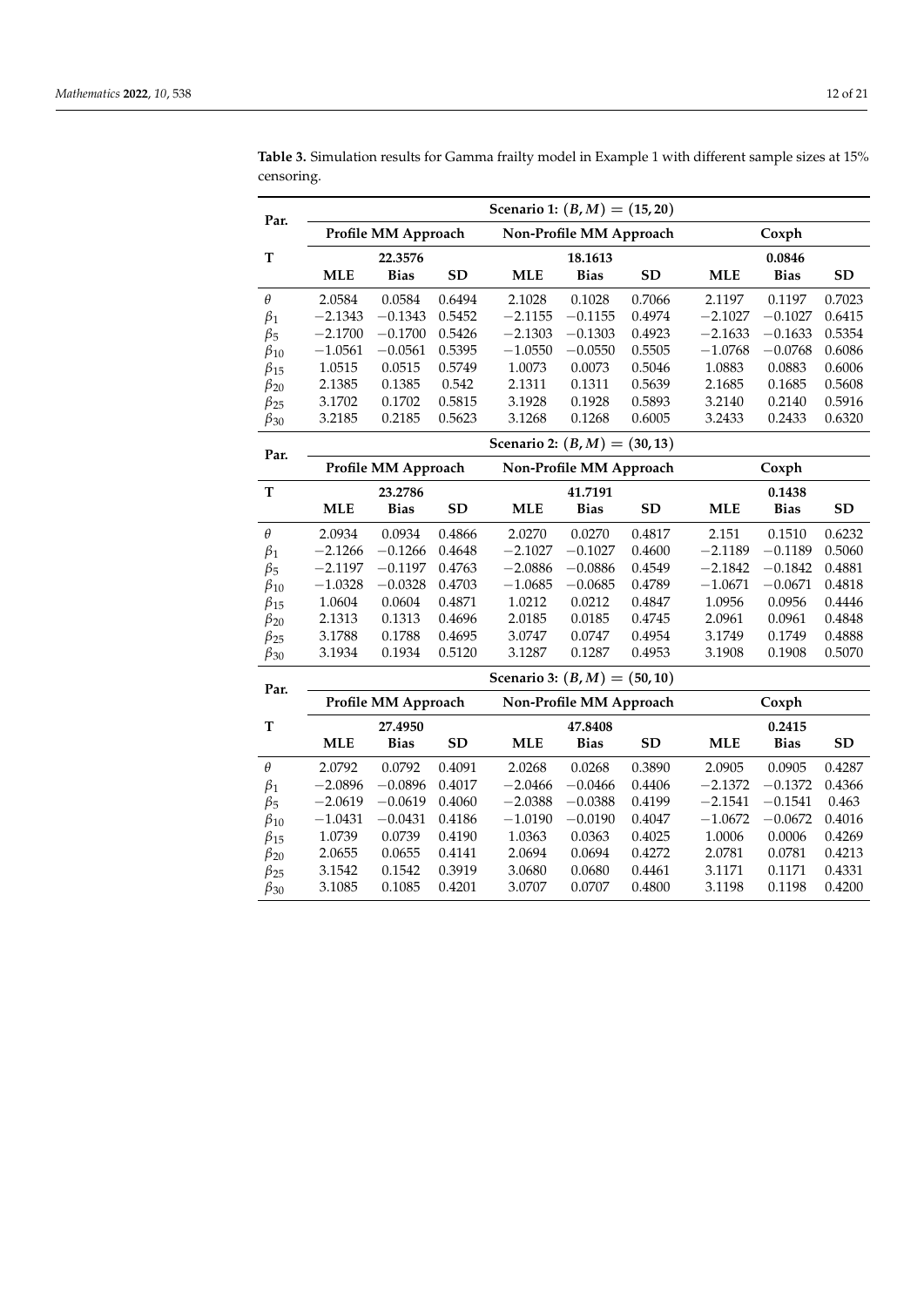| Par.<br>Profile MM Approach<br>Non-Profile MM Approach<br>Coxph<br>T<br>18.1609<br>27.0720<br>0.0601<br><b>MLE</b><br><b>SD</b><br><b>MLE</b><br><b>SD</b><br><b>MLE</b><br><b>Bias</b><br><b>Bias</b><br><b>Bias</b><br>$\theta$<br>2.0325<br>0.0325<br>0.8620<br>2.0844<br>0.0844<br>0.7522<br>2.0332<br>0.0332<br>$-1.9628$<br>0.0372<br>0.8105<br>$-2.2108$<br>$-0.2108$<br>0.6094<br>$-2.1984$<br>$-0.1984$<br>$\beta_1$<br>$-1.9076$<br>0.8051<br>0.0924<br>$-2.1330$<br>$-0.1330$<br>0.5744<br>$-2.1072$<br>$-0.1072$<br>$\beta_5$<br>0.5701<br>$-1.0357$<br>$-0.0357$<br>$-1.0732$<br>$-0.0732$<br>0.5423<br>$-1.1172$<br>$-0.1172$<br>$\beta_{10}$<br>0.5596<br>0.9478<br>$-0.0522$<br>0.6464<br>1.0731<br>0.0731<br>1.0585<br>0.0585<br>$\beta_{15}$ | <b>SD</b><br>0.6807<br>0.5954<br>0.6045<br>0.5989<br>0.5717<br>0.6499<br>0.5763 |
|----------------------------------------------------------------------------------------------------------------------------------------------------------------------------------------------------------------------------------------------------------------------------------------------------------------------------------------------------------------------------------------------------------------------------------------------------------------------------------------------------------------------------------------------------------------------------------------------------------------------------------------------------------------------------------------------------------------------------------------------------------------|---------------------------------------------------------------------------------|
|                                                                                                                                                                                                                                                                                                                                                                                                                                                                                                                                                                                                                                                                                                                                                                |                                                                                 |
|                                                                                                                                                                                                                                                                                                                                                                                                                                                                                                                                                                                                                                                                                                                                                                |                                                                                 |
|                                                                                                                                                                                                                                                                                                                                                                                                                                                                                                                                                                                                                                                                                                                                                                |                                                                                 |
|                                                                                                                                                                                                                                                                                                                                                                                                                                                                                                                                                                                                                                                                                                                                                                |                                                                                 |
|                                                                                                                                                                                                                                                                                                                                                                                                                                                                                                                                                                                                                                                                                                                                                                |                                                                                 |
|                                                                                                                                                                                                                                                                                                                                                                                                                                                                                                                                                                                                                                                                                                                                                                |                                                                                 |
|                                                                                                                                                                                                                                                                                                                                                                                                                                                                                                                                                                                                                                                                                                                                                                |                                                                                 |
|                                                                                                                                                                                                                                                                                                                                                                                                                                                                                                                                                                                                                                                                                                                                                                |                                                                                 |
| 0.7783<br>2.0924<br>0.0924<br>0.5450<br>1.9482<br>$-0.0518$<br>2.1451<br>0.1451<br>$\beta_{20}$                                                                                                                                                                                                                                                                                                                                                                                                                                                                                                                                                                                                                                                                |                                                                                 |
| 2.9937<br>1.0379<br>0.1667<br>0.6197<br>3.2788<br>0.2788<br>$-0.0063$<br>3.1667<br>$\beta_{25}$                                                                                                                                                                                                                                                                                                                                                                                                                                                                                                                                                                                                                                                                |                                                                                 |
| 2.9867<br>$-0.0133$<br>1.0485<br>3.2437<br>0.2437<br>0.6203<br>3.2631<br>0.2631<br>$\beta_{30}$                                                                                                                                                                                                                                                                                                                                                                                                                                                                                                                                                                                                                                                                | 0.5981                                                                          |
| Scenario 2: $(B, M) = (30, 13)$<br>Par.                                                                                                                                                                                                                                                                                                                                                                                                                                                                                                                                                                                                                                                                                                                        |                                                                                 |
| Profile MM approach<br>Non-Profile MM Approach<br>Coxph                                                                                                                                                                                                                                                                                                                                                                                                                                                                                                                                                                                                                                                                                                        |                                                                                 |
| T<br>16.7308<br>30.7202<br>0.0995                                                                                                                                                                                                                                                                                                                                                                                                                                                                                                                                                                                                                                                                                                                              |                                                                                 |
| <b>SD</b><br><b>MLE</b><br><b>Bias</b><br><b>MLE</b><br><b>Bias</b><br><b>SD</b><br><b>MLE</b><br><b>Bias</b>                                                                                                                                                                                                                                                                                                                                                                                                                                                                                                                                                                                                                                                  | <b>SD</b>                                                                       |
| $\theta$<br>0.5207<br>2.0880<br>0.0880<br>2.0962<br>0.0962<br>0.4792<br>2.1913<br>0.1913                                                                                                                                                                                                                                                                                                                                                                                                                                                                                                                                                                                                                                                                       | 0.6610                                                                          |
| $-2.1346$<br>$-0.1346$<br>0.5360<br>$-2.1102$<br>$-0.1102$<br>0.4817<br>$-2.1127$<br>$-0.1127$<br>$\beta_1$                                                                                                                                                                                                                                                                                                                                                                                                                                                                                                                                                                                                                                                    | 0.5501                                                                          |
| 0.5299<br>$-2.1301$<br>$-0.1301$<br>0.5327<br>$-2.0796$<br>$-2.0743$<br>$-0.0743$<br>$-0.0796$<br>$\beta_5$                                                                                                                                                                                                                                                                                                                                                                                                                                                                                                                                                                                                                                                    | 0.5362                                                                          |
| 0.5289<br>0.5136<br>$-0.0690$<br>$-1.0846$<br>$-0.0846$<br>$-1.0862$<br>$-0.0862$<br>$-1.0690$<br>$\beta_{10}$                                                                                                                                                                                                                                                                                                                                                                                                                                                                                                                                                                                                                                                 | 0.4962                                                                          |
| 1.0980<br>0.0980<br>0.5242<br>1.0001<br>0.0001<br>0.5169<br>1.0932<br>0.0932<br>$\beta_{15}$                                                                                                                                                                                                                                                                                                                                                                                                                                                                                                                                                                                                                                                                   | 0.5306                                                                          |
| 2.1329<br>0.1329<br>0.5216<br>2.0354<br>0.0354<br>0.5278<br>2.1117<br>0.1117<br>$\beta_{20}$                                                                                                                                                                                                                                                                                                                                                                                                                                                                                                                                                                                                                                                                   | 0.5432                                                                          |
| 3.2089<br>0.5183<br>3.1365<br>3.2383<br>0.2383<br>0.2089<br>0.1365<br>0.5155<br>$\beta_{25}$                                                                                                                                                                                                                                                                                                                                                                                                                                                                                                                                                                                                                                                                   | 0.5587                                                                          |
| 3.1702<br>0.1702<br>0.5345<br>3.1695<br>0.1695<br>0.5495<br>3.2301<br>0.2301<br>$\beta_{30}$                                                                                                                                                                                                                                                                                                                                                                                                                                                                                                                                                                                                                                                                   | 0.5380                                                                          |
| Scenario 3: $(B, M) = (50, 10)$<br>Par.                                                                                                                                                                                                                                                                                                                                                                                                                                                                                                                                                                                                                                                                                                                        |                                                                                 |
| Profile MM Approach<br>Non-Profile MM Approach<br>Coxph                                                                                                                                                                                                                                                                                                                                                                                                                                                                                                                                                                                                                                                                                                        |                                                                                 |
| T<br>16.3097<br>29.1778<br>0.1647                                                                                                                                                                                                                                                                                                                                                                                                                                                                                                                                                                                                                                                                                                                              |                                                                                 |
| <b>MLE</b><br><b>Bias</b><br><b>SD</b><br><b>MLE</b><br><b>Bias</b><br><b>SD</b><br><b>MLE</b><br><b>Bias</b>                                                                                                                                                                                                                                                                                                                                                                                                                                                                                                                                                                                                                                                  | <b>SD</b>                                                                       |
| $\theta$<br>2.0999<br>0.0999<br>0.4480<br>2.0462<br>0.0462<br>0.3831<br>2.0948<br>0.0948                                                                                                                                                                                                                                                                                                                                                                                                                                                                                                                                                                                                                                                                       | 0.3700                                                                          |
| $-2.0508$<br>$-2.1324$<br>$-2.1151$<br>$-0.1151$<br>0.4605<br>$-0.0508$<br>0.4187<br>$-0.1324$<br>$\beta_1$                                                                                                                                                                                                                                                                                                                                                                                                                                                                                                                                                                                                                                                    | 0.4554                                                                          |
| 0.4197<br>$-2.0876$<br>$-0.0876$<br>$-2.1001$<br>$-0.1001$<br>$-2.0767$<br>$-0.0767$<br>0.4615<br>$\beta_5$                                                                                                                                                                                                                                                                                                                                                                                                                                                                                                                                                                                                                                                    | 0.4394                                                                          |
| $-1.0963$<br>$-0.0963$<br>0.4629<br>$-1.0712$<br>$-0.0712$<br>0.4393<br>$-1.0513$<br>$-0.0513$<br>$\beta_{10}$                                                                                                                                                                                                                                                                                                                                                                                                                                                                                                                                                                                                                                                 | 0.4306                                                                          |
| 0.9910<br>1.0443<br>0.0443<br>0.4313<br>$-0.0090$<br>0.4234<br>2.0347<br>0.0347<br>$\beta_{15}$                                                                                                                                                                                                                                                                                                                                                                                                                                                                                                                                                                                                                                                                | 0.4476                                                                          |
| 2.0813<br>0.0813<br>0.4775<br>2.0330<br>0.0330<br>0.4630<br>0.1039<br>2.1039<br>$\beta_{20}$                                                                                                                                                                                                                                                                                                                                                                                                                                                                                                                                                                                                                                                                   | 0.4538                                                                          |
| 3.1089<br>0.1089<br>0.4848<br>3.0978<br>0.0978<br>0.4660<br>3.1829<br>0.1829<br>$\beta_{25}$                                                                                                                                                                                                                                                                                                                                                                                                                                                                                                                                                                                                                                                                   | 0.4484                                                                          |
| 3.1216<br>0.1216<br>0.4805<br>3.1462<br>0.1462<br>0.5005<br>3.1834<br>0.1834<br>$\beta_{30}$                                                                                                                                                                                                                                                                                                                                                                                                                                                                                                                                                                                                                                                                   | 0.5308                                                                          |

<span id="page-12-0"></span>**Table 4.** Simulation results for Gamma frailty model in Example 1 with different sample sizes at 30% censoring.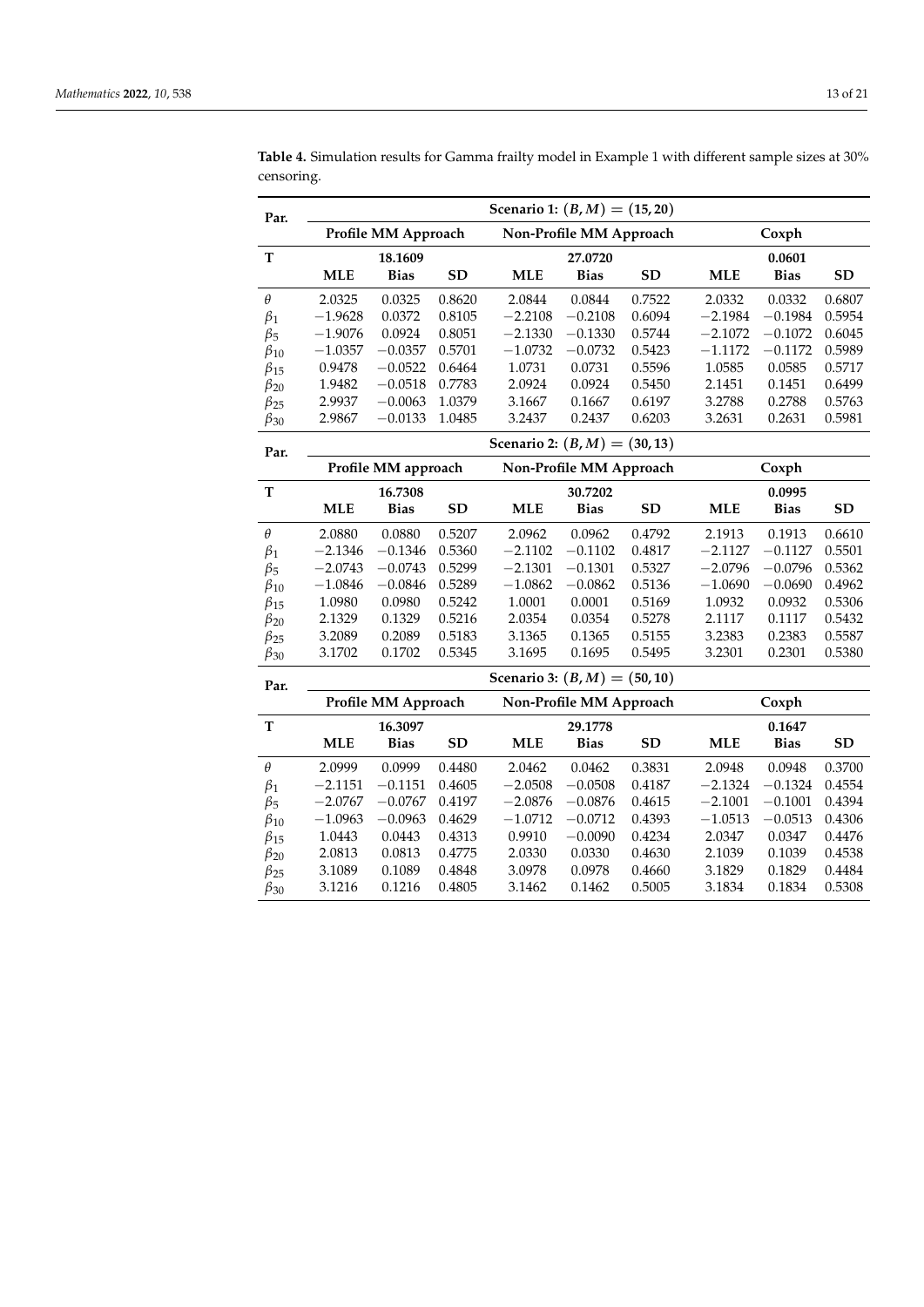| Scenario 1: $(B, M) = (15, 20)$<br>Par. |            |                     |           |                                 |                         |           |
|-----------------------------------------|------------|---------------------|-----------|---------------------------------|-------------------------|-----------|
|                                         |            | Profile MM Approach |           |                                 | Non-Profile MM Approach |           |
| T                                       |            | 3.0369              |           |                                 | 7.9534                  |           |
|                                         | <b>MLE</b> | <b>Bias</b>         | <b>SD</b> | <b>MLE</b>                      | <b>Bias</b>             | <b>SD</b> |
| $\theta$                                | 0.7060     | $-0.2940$           | 0.6920    | 0.7130                          | $-0.2870$               | 0.6511    |
| $\beta_1$                               | $-2.1516$  | $-0.1516$           | 0.5664    | $-2.1002$                       | $-0.1002$               | 0.4646    |
| $\beta_5$                               | $-2.1783$  | $-0.1783$           | 0.5366    | $-2.1062$                       | $-0.1062$               | 0.5173    |
| $\beta_{10}$                            | $-1.1028$  | $-0.1028$           | 0.5526    | $-1.0881$                       | $-0.0881$               | 0.4719    |
| $\beta_{15}$                            | 1.1284     | 0.1284              | 0.5523    | 0.9661                          | $-0.0339$               | 0.5069    |
| $\beta_{20}$                            | 2.2162     | 0.2162              | 0.5225    | 1.9742                          | $-0.0258$               | 0.4936    |
| $\beta_{25}$                            | 3.2591     | 0.2591              | 0.5269    | 2.9877                          | $-0.0123$               | 0.5332    |
| $\beta_{30}$                            | 3.2139     | 0.2139              | 0.5553    | 3.0247                          | 0.0247                  | 0.5250    |
| Par.                                    |            |                     |           | Scenario 2: $(B, M) = (30, 13)$ |                         |           |
|                                         |            | Profile MM Approach |           | Non-Profile MM Approach         |                         |           |
| $\mathbf T$                             | 5.2872     |                     |           |                                 | 27.2494                 |           |
|                                         | <b>MLE</b> | <b>Bias</b>         | <b>SD</b> | <b>MLE</b>                      | <b>Bias</b>             | <b>SD</b> |
| $\theta$                                | 0.7537     | $-0.2463$           | 0.5623    | 0.9178                          | $-0.0822$               | 0.4438    |
| $\beta_1$                               | $-2.1515$  | $-0.1515$           | 0.4592    | $-2.1441$                       | $-0.1441$               | 0.4455    |
| $\beta_5$                               | $-2.1300$  | $-0.1300$           | 0.4646    | $-2.1146$                       | $-0.1146$               | 0.4907    |
| $\beta_{10}$                            | $-1.0873$  | $-0.0873$           | 0.4743    | $-1.0830$                       | $-0.0830$               | 0.4316    |
| $\beta_{15}$                            | 1.0681     | 0.0681              | 0.4755    | 1.0223                          | 0.0223                  | 0.4445    |
| $\beta_{20}$                            | 2.1454     | 0.1454              | 0.4600    | 2.0591                          | 0.0591                  | 0.4625    |
| $\beta_{25}$                            | 3.2323     | 0.2323              | 0.4972    | 3.1031                          | 0.1031                  | 0.4807    |
| $\beta_{30}$                            | 3.2223     | 0.2223              | 0.4698    | 3.0855                          | 0.0855                  | 0.4907    |
| Par.                                    |            |                     |           | Scenario 3: $(B, M) = (50, 10)$ |                         |           |
|                                         |            | Profile MM Approach |           |                                 | Non-Profile MM Approach |           |
| T                                       |            | 54.9905             |           |                                 | 36.7796                 |           |
|                                         | <b>MLE</b> | <b>Bias</b>         | <b>SD</b> | <b>MLE</b>                      | <b>Bias</b>             | <b>SD</b> |
| $\theta$                                | 0.8461     | $-0.1539$           | 0.4143    | 0.9724                          | $-0.0276$               | 0.3678    |
| $\beta_1$                               | $-2.0933$  | $-0.0933$           | 0.4056    | $-2.0688$                       | $-0.0688$               | 0.4135    |
| $\beta_5$                               | $-2.1509$  | $-0.1509$           | 0.4375    | $-2.0664$                       | $-0.0664$               | 0.4318    |
| $\beta_{10}$                            | $-1.0878$  | $-0.0878$           | 0.3992    | $-1.0790$                       | $-0.0790$               | 0.3824    |
| $\beta_{15}$                            | 1.0437     | 0.0437              | 0.4217    | 0.9728                          | $-0.0272$               | 0.4111    |
| $\beta_{20}$                            | 2.1137     | 0.1137              | 0.4077    | 2.0257                          | 0.0257                  | 0.4005    |
| $\beta_{25}$                            | 3.1511     | 0.1511              | 0.4311    | 3.0709                          | 0.0709                  | 0.4129    |
| $\beta_{30}$                            | 3.1846     | 0.1846              | 0.4137    | 3.0540                          | 0.0540                  | 0.4219    |

**Table 5.** Simulation results for Inverse Gaussian model in Example 1 with different sample sizes at 15% censoring.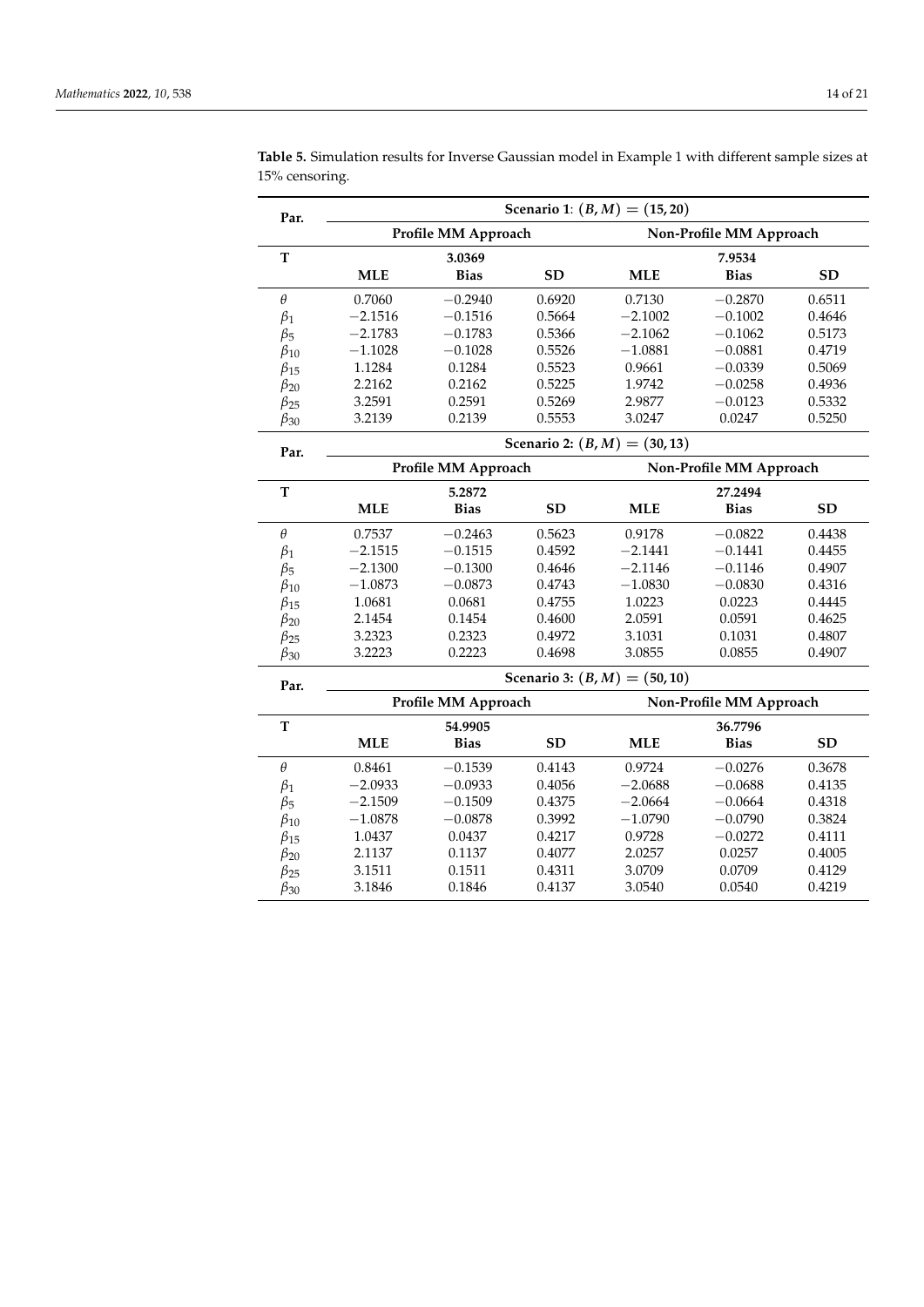| Par.         |                                 | Scenario 1: $(B, M) = (15, 20)$ |           |                                 |                         |           |  |  |  |  |
|--------------|---------------------------------|---------------------------------|-----------|---------------------------------|-------------------------|-----------|--|--|--|--|
|              |                                 | Profile MM Approach             |           |                                 | Non-Profile MM Approach |           |  |  |  |  |
| T            |                                 | 9.7444                          |           |                                 | 16.1049                 |           |  |  |  |  |
|              | <b>MLE</b>                      | <b>Bias</b>                     | <b>SD</b> | <b>MLE</b>                      | <b>Bias</b>             | <b>SD</b> |  |  |  |  |
| $\theta$     | 0.5343                          | $-0.4657$                       | 0.6665    | 0.7017                          | $-0.2983$               | 0.6431    |  |  |  |  |
| $\beta_1$    | $-2.1693$                       | $-0.1693$                       | 0.6153    | $-2.1795$                       | $-0.1795$               | 0.6054    |  |  |  |  |
| $\beta_5$    | $-2.2288$                       | $-0.2288$                       | 0.5688    | $-2.1677$                       | $-0.1677$               | 0.6601    |  |  |  |  |
| $\beta_{10}$ | $-1.0228$                       | $-0.0228$                       | 0.5690    | $-1.1006$                       | $-0.1006$               | 0.5843    |  |  |  |  |
| $\beta_{15}$ | 1.1635                          | 0.1635                          | 0.5542    | 1.0577                          | 0.0577                  | 0.6157    |  |  |  |  |
| $\beta_{20}$ | 2.2779                          | 0.2779                          | 0.6479    | 2.0902                          | 0.0902                  | 0.6168    |  |  |  |  |
| $\beta_{25}$ | 3.2790                          | 0.2790                          | 0.6760    | 3.1711                          | 0.1711                  | 0.6672    |  |  |  |  |
| $\beta_{30}$ | 3.3969                          | 0.3969                          | 0.6867    | 3.1939                          | 0.1939                  | 0.6412    |  |  |  |  |
| Par.         | Scenario 2: $(B, M) = (30, 13)$ |                                 |           |                                 |                         |           |  |  |  |  |
|              |                                 | Profile MM Approach             |           |                                 | Non-Profile MM Approach |           |  |  |  |  |
| T            | 22.7787                         |                                 |           |                                 | 22.0124                 |           |  |  |  |  |
|              | <b>MLE</b>                      | <b>Bias</b>                     | <b>SD</b> | <b>MLE</b>                      | <b>Bias</b>             | <b>SD</b> |  |  |  |  |
| $\theta$     | 0.6564                          | $-0.3436$                       | 0.5263    | 1.0203                          | 0.0203                  | 0.5297    |  |  |  |  |
| $\beta_1$    | $-2.1801$                       | $-0.1801$                       | 0.5395    | $-2.1915$                       | $-0.1915$               | 0.4992    |  |  |  |  |
| $\beta_5$    | $-2.0213$                       | $-0.0213$                       | 0.4727    | $-2.1508$                       | $-0.1508$               | 0.5142    |  |  |  |  |
| $\beta_{10}$ | $-1.1390$                       | $-0.1390$                       | 0.5202    | $-1.0678$                       | $-0.0678$               | 0.5140    |  |  |  |  |
| $\beta_{15}$ | 1.0824                          | 0.0824                          | 0.5276    | 0.9845                          | $-0.0155$               | 0.5005    |  |  |  |  |
| $\beta_{20}$ | 2.1354                          | 0.1354                          | 0.4639    | 2.0252                          | 0.0252                  | 0.5088    |  |  |  |  |
| $\beta_{25}$ | 3.1809                          | 0.1809                          | 0.6421    | 3.1362                          | 0.1362                  | 0.5233    |  |  |  |  |
| $\beta_{30}$ | 3.2375                          | 0.2375                          | 0.5542    | 3.0828                          | 0.0828                  | 0.5183    |  |  |  |  |
| Par.         |                                 |                                 |           | Scenario 3: $(B, M) = (50, 10)$ |                         |           |  |  |  |  |
|              |                                 | Profile MM Approach             |           |                                 | Non-Profile MM Approach |           |  |  |  |  |
| T            |                                 | 20.9400                         |           |                                 | 32.6620                 |           |  |  |  |  |
|              | <b>MLE</b>                      | <b>Bias</b>                     | <b>SD</b> | <b>MLE</b>                      | <b>Bias</b>             | <b>SD</b> |  |  |  |  |
| $\theta$     | 0.8502                          | $-0.1498$                       | 0.3856    | 0.9809                          | $-0.0191$               | 0.3556    |  |  |  |  |
| $\beta_1$    | $-2.1046$                       | $-0.1046$                       | 0.4252    | $-2.0688$                       | $-0.0688$               | 0.4124    |  |  |  |  |
| $\beta_5$    | $-2.1536$                       | $-0.1536$                       | 0.4224    | $-2.1123$                       | $-0.1123$               | 0.4065    |  |  |  |  |
| $\beta_{10}$ | $-1.0597$                       | $-0.0597$                       | 0.3893    | $-1.0542$                       | $-0.0542$               | 0.3806    |  |  |  |  |
| $\beta_{15}$ | 1.0692                          | 0.0692                          | 0.3973    | 1.0067                          | 0.0067                  | 0.3841    |  |  |  |  |
| $\beta_{20}$ | 2.1129                          | 0.1129                          | 0.4162    | 2.0184                          | 0.0184                  | 0.4005    |  |  |  |  |
| $\beta_{25}$ | 3.1770                          | 0.1770                          | 0.4159    | 3.0489                          | 0.0489                  | 0.4005    |  |  |  |  |
| $\beta_{30}$ | 3.2102                          | 0.2102                          | 0.4277    | 3.0832                          | 0.0832                  | 0.4120    |  |  |  |  |

<span id="page-14-0"></span>**Table 6.** Simulation results for Inverse Gaussian model in Example 1 with different sample sizes at 30% censoring.

**Example 2.** *In this example, we simulated 200 realizations consisting of B* = 50 *clusters and M* = 6 *subjects in each cluster from the frailty model:*

$$
\lambda(t|\mathbf{X}_{ij},\omega_i) = \omega_i \lambda_0(t) \exp\{\mathbf{X}_{ij}^\top \boldsymbol{\beta}\},\tag{28}
$$

*where the frailty terms are*  $\omega_i \sim \text{Gamma}(1/\theta, 1/\theta)$  *with*  $\theta = 0.5$  *for*  $i = 1, \ldots, B$ ,  $\beta =$  $(1, 3, 0<sub>46</sub><sup>T</sup>, 2, 4)<sup>T</sup>$ ,  $q = 50$ ,  $\lambda_0(t) = 5$ . The  $X_i$  were marginally standard normal, and the cor*relation between*  $X_i$  *and*  $X_j$  *is*  $\varrho^{|i-j|}$  *with*  $\varrho = 0.25, 0.75$ *, respectively. The censoring times were generated from uniform distribution to yield a censoring proportion around* 30%*. In this simulation experiment, the utility of our proposed profile MM and non-profile MM estimation methods for regularized estimation was illustrated in a sparse high-dimensional regression model [\(21\)](#page-6-1) with three different penalties (L*1*, MCP, and SCAD). The model error (ME) and relative model error (RME), which is the ratio of the model error of the regularized estimator and that of the ordinary maximum likelihood estimator, are calculated to evaluate the estimation accuracy. Based on* 200 *replications, we report the median of relative model errors (MRME) and the average number of correctly and*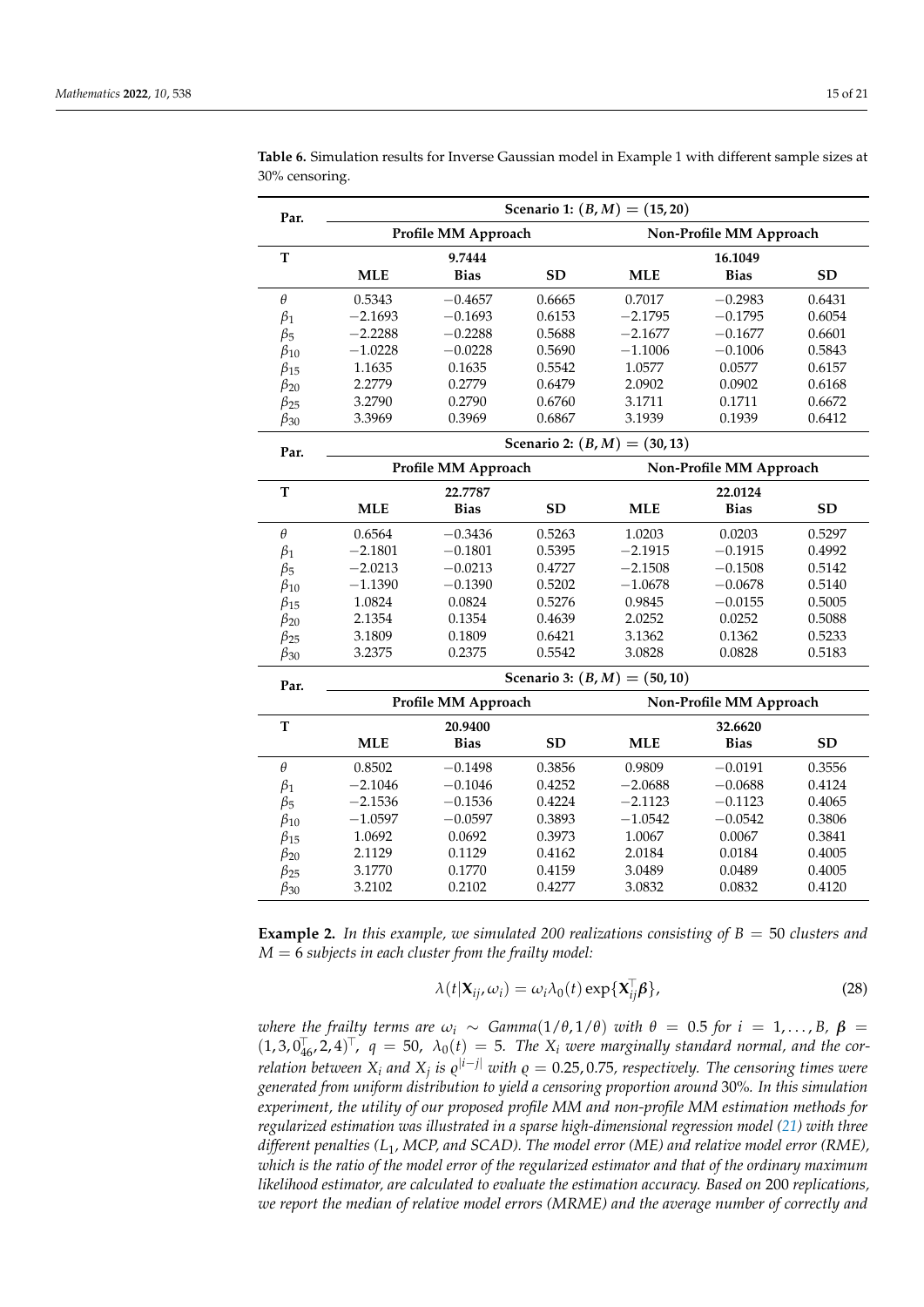*incorrectly identified zero coefficients in Table [7](#page-15-0) in which the column labeled "Correct" presents the average restricted only to the true zero coefficients, while the column labeled "Incorrect" depicts the average of coefficients erroneously set to 0. From Table [4,](#page-12-0) we can observe that the proposed profile and non-profile MM algorithms mesh very well with MCP and SCAD penalties and provide good results in both parameter estimation and variable selection, especially for MCP penalty. For L*<sup>1</sup> *penalty, we observe that it meshes well with profile and non-profile MM algorithms under lower correlation case at*  $\rho = 0.25$  *but tends to yield biased estimates and inaccurate variable selection results when the correlation between X<sup>i</sup> and X<sup>j</sup> becomes stronger. Furthermore, we report the average values of estimated parameters (MLE), their biases (Bias), and their empirical standard deviations (SD) under MCP and SCAD penalties based on 200 repetition in Table [8.](#page-15-1) It can be observed that both profile and non-profile MM methods perform similarly well in varying*  $\rho$  *and different penalties, always showing small biases and empirical standard deviations.*

|                         | <b>MRME</b> |               | Zeros                 | <b>MRME</b> |               | <b>Zeros</b> |
|-------------------------|-------------|---------------|-----------------------|-------------|---------------|--------------|
|                         |             | Correct       | <b>Incorrect</b>      |             | Correct       | Incorrect    |
| Penalty                 |             | $\rho = 0.25$ |                       |             | $\rho = 0.75$ |              |
|                         |             |               | Profile MM method     |             |               |              |
| $L_1$                   | 0.159       | 45.775        | 0                     | 0.163       | 44.39         | $\Omega$     |
| MCP ( $\gamma = 3$ )    | 0.091       | 46            | $\Omega$              | 0.066       | 46            | 0            |
| SCAD ( $\gamma = 3.7$ ) | 0.143       | 45.915        | 0                     | 0.101       | 45.965        | 0            |
|                         |             |               | Non-profile MM method |             |               |              |
| $L_1$                   | 0.089       | 45.74         | 0                     | 0.188       | 44.225        | $\Omega$     |
| MCP ( $\gamma = 3$ )    | 0.051       | 46            | $\Omega$              | 0.085       | 46            | $\Omega$     |
| SCAD ( $\gamma = 3.7$ ) | 0.077       | 45.885        | $\Omega$              | 0.106       | 45.88         | 0            |

<span id="page-15-0"></span>**Table 7.** The median of relative model errors for gamma frailty model by *L*<sup>1</sup> , MCP, and SCAD penalties with sample size  $(B, M) = (50, 6)$  based on 200 realizations in Example 2.

<span id="page-15-1"></span>**Table 8.** The average values of estimated parameters (MLE), their biases (Bias), and their empirical standard deviations (SD) under MCP and SCAD penalties in Example 2.

| Penalty      | Par.         |            | Profile MM Approach<br>Non-Profile MM Approach |           |            |             |           |
|--------------|--------------|------------|------------------------------------------------|-----------|------------|-------------|-----------|
|              |              | <b>MLE</b> | <b>Bias</b>                                    | <b>SD</b> | <b>MLE</b> | <b>Bias</b> | <b>SD</b> |
|              | θ            | 0.4835     | $-0.0165$                                      | 0.1120    | 0.4820     | $-0.0180$   | 0.1398    |
| <b>MCP</b>   | $\beta_1$    | 0.9993     | $-0.0007$                                      | 0.0950    | 0.9988     | $-0.0012$   | 0.1028    |
| $(\rho =$    | $\beta_2$    | 3.0090     | 0.0090                                         | 0.1984    | 2.9856     | $-0.0144$   | 0.1971    |
| 0.25)        | $\beta_{49}$ | 1.9940     | $-0.0060$                                      | 0.1513    | 1.9791     | $-0.0209$   | 0.1512    |
|              | $\beta_{50}$ | 3.9697     | $-0.0303$                                      | 0.2498    | 3.9868     | $-0.0132$   | 0.2566    |
|              | $\theta$     | 0.4967     | $-0.0033$                                      | 0.1267    | 0.4800     | $-0.0200$   | 0.1335    |
| <b>SCAD</b>  | $\beta_1$    | 1.0133     | 0.0133                                         | 0.0960    | 0.9864     | $-0.0136$   | 0.0975    |
| $(\varrho =$ | $\beta_2$    | 3.0167     | 0.0167                                         | 0.2023    | 2.9467     | $-0.0532$   | 0.1644    |
| 0.25)        | $\beta_{49}$ | 2.0183     | 0.0183                                         | 0.1417    | 1.9816     | $-0.0184$   | 0.1255    |
|              | $\beta_{50}$ | 4.0315     | 0.0315                                         | 0.2657    | 3.9300     | $-0.0700$   | 0.2334    |
|              | $\theta$     | 0.4886     | $-0.0114$                                      | 0.1258    | 0.4842     | $-0.0158$   | 0.1480    |
| <b>MCP</b>   | $\beta_1$    | 0.9774     | $-0.0226$                                      | 0.1331    | 1.0071     | 0.0071      | 0.1369    |
| $(\varrho =$ | $\beta_2$    | 3.0252     | 0.0252                                         | 0.2020    | 2.9743     | $-0.0257$   | 0.2570    |
| 0.75)        | $\beta_{49}$ | 2.0083     | 0.0083                                         | 0.1831    | 1.9857     | $-0.0143$   | 0.2203    |
|              | $\beta_{50}$ | 4.0134     | 0.0134                                         | 0.2606    | 4.0026     | 0.0026      | 0.3055    |
|              | $\theta$     | 0.4869     | $-0.0131$                                      | 0.1277    | 0.4839     | $-0.0161$   | 0.1341    |
| <b>SCAD</b>  | $\beta_1$    | 1.0119     | 0.0119                                         | 0.1364    | 1.0152     | 0.0152      | 0.1560    |
| $(\varrho =$ | $\beta_2$    | 2.9815     | $-0.0185$                                      | 0.2063    | 3.0035     | 0.0035      | 0.2422    |
| 0.75)        | $\beta_{49}$ | 2.0012     | 0.0012                                         | 0.2238    | 1.9984     | $-0.0016$   | 0.2052    |
|              | $\beta_{50}$ | 4.0119     | 0.0119                                         | 0.2633    | 4.0021     | 0.0021      | 0.2855    |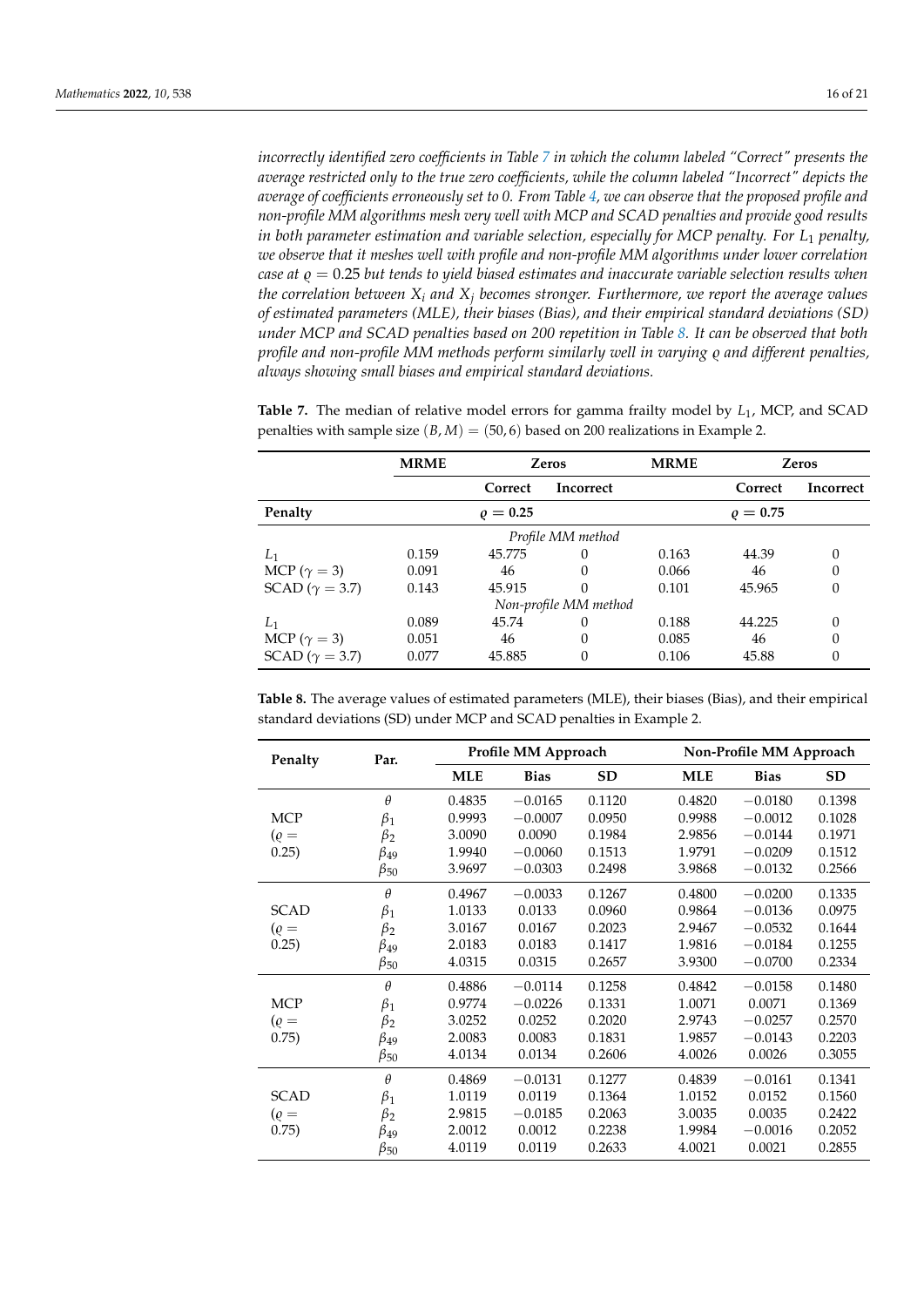### <span id="page-16-0"></span>**6. Real Data Analysis**

Alzheimer Disease's (AD) is the most common dementia that causes progressive memory and other body function losses. According to Alzheimer Association, Alzheimer's is the sixth leading cause of death in the United States. Many researches have studied the development of AD from Mild Cognitive Impairment (MCI). The authors of [\[33\]](#page-19-28) analyzed the AUC score of whether MCI will transfer to AD using LASSO penalized logistic regression. The authors of [\[34\]](#page-19-29) applied cognitive scores, ApoE genotype, and CSF biomarkers to predict the transition time from MCI to AD. Moreover, there are research studies such as [\[35\]](#page-20-0) that used image data to analyze the transition time to dementia. In this paper, we will apply clinical data and selected SNP genotypes to conduct feature selection under three different frailty models (Gamma, Inverse Gaussian, and Log-normal) using SCAD and MCP penalties. The dataset was obtained from ADNI database (adni.loni.usc.edu). In this dataset, 267 people were recorded as cognitively normal (CN) during the first visit. Among these people, 78 of them were diagnosed with MCI before the last visit. Eventually, we observed 22 people transferred from the MCI stage to dementia. To predict the these two conversion times, 19 clinical predictors were applied mainly based on the age, marriage status, education level, and test score wuch as Alzheimer's Disease Assessment Scale cognitive subscale (ADAS-Cog) and Functional Activities Questionnaire (FAQ). Other than these predictors, we also included genotypes of SNP from GWAS such as ApoE-*ε*4, which have a relationship with early onset dementia or late-onset dementia; 132 covariates are selected for model training.

In general, using the same notation from simulation, we have  $(B, M) = (276, 2)$ . Individuals are independent, and two events of the same individual are grouped into the same cluster that share the same frailty. The dataset contains the following information. For individual  $(i = 1, 2, \dots, 276)$  and event  $(j = 1, 2)$ ,  $t_{ij}$  is minimum value of event time  $Y_{ij}$  and censoring time  $C_{ij}$ . As shown by Table [9,](#page-17-0) censoring time  $C_{ij}$  in this dataset is the time difference between the first observation date of certain event (CN or MCI) and last observation date of this patient. The event time is the state transition time, and  $Y_{i1}$  is the time difference between the first observation date of this patient in state CN and date of transition from CN to MCI. If no transition is observed, censoring occurs where  $\delta_{i1} = 0$ and  $t_{i1} = C_{i1}$ , otherwise,  $\delta_{i1} = 1$  and  $t_{i1} = Y_{i1}$ . Similarly,  $Y_{i2}$  is the time difference between the first observation date of this patient in state MCI and the date of transition from MCI to Dementia. If no transition is observed,  $\delta_{i2} = 0$  and  $t_{i2} = C_{i2}$ , otherwise,  $\delta_{i2} = 1$  and  $t_{i2} = Y_{i2}$ .  $\mathbf{X}_{ij}^{\top} = (X_{ij1}, \dots, X_{ijp})$  denote the potential covariates (such as SNP genotypes and clinical predictors) where  $p = 132$ . According to data description, it is reasonable to assume that censoring time  $C_i$  is independent of event time  $Y_i$ . Moreover, the two events from each individual are considered to be highly associated due to common genetic factors and/or certain habits. Thus, the frailty model is suitable for analyzing this dataset.

Three frailty models are applied for variable selection using SCAD and MCP penalties. According to the results presented by Tables [10](#page-17-1)[–12,](#page-18-0) around 70 covariates were selected for Gamma Frailty and Log-normal Frailty model, and 27 covariates were selected by an Inverse Gaussian model. Similar covairates were selected by SCAD or MCP penalty for both Profile MM and Non-profile MM under the same model, which verifies the result from simulation study. For selected covariates, the ApoE-*ε*4 is selected as a negative effect to the survival time as expected. In addition to ApoE-*ε*4, single SNPs such as rs2333227 and rs669 from the MPO and A2M gene are associated with the development of Alzheimer's Disease. We can observe similar results from [\[36\]](#page-20-1). However, many selected SNPs are not recognized from other studies, and it needs to be analyzed further whether these SNPs can help to identify the risk of Alzheimer's.

We use the model with the lowest BIC score for prediction by constructing prognostic index in order to see whether the selected covariates can help identify the individual with low risk or high risk. Let **X** be a collection of  $\boldsymbol{X}_{ij}^\top$ . The full dataset is divided into 10 parts  $(X^{(k)}\ (k = 1, 2, ..., 10))$ . Similarly to the cross-validation process, without the part of dataset  $\mathbf{X}^{(k)}$ , covariates are selected using BIC criteria and the vector of parameters  $\tilde{\beta}_k$  is estimated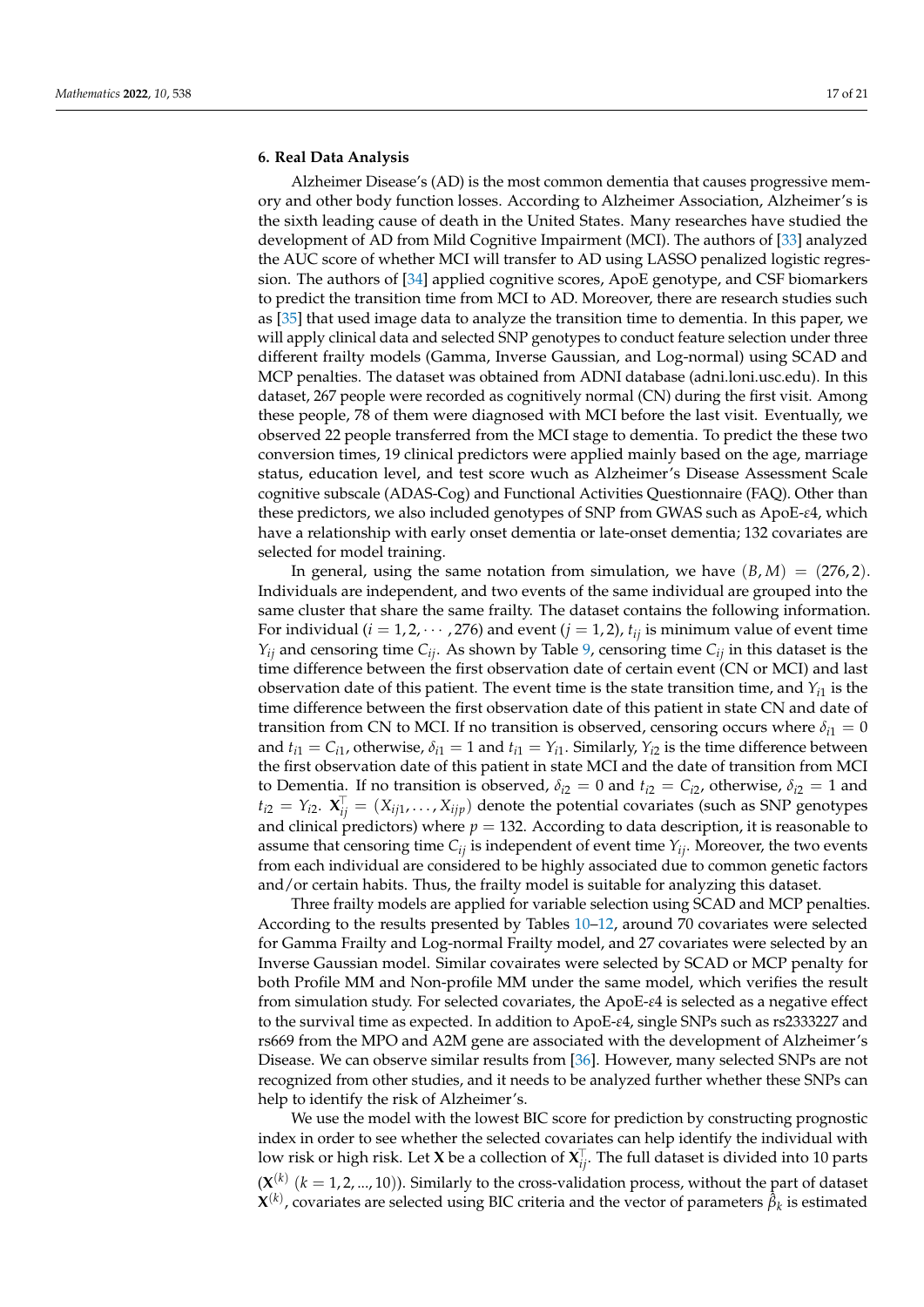correspondingly. The risk factor  $\hat{r}_k = \mathbf{X}^{(k)}\hat{\beta}_k$   $(k = 1, 2, ..., 10)$  is calculated using dataset **X** (*k*) without considering the individuals' Latent variable. Individuals with estimated risk factors below median are classified into to low risk group, and and individual with estimated risk above median is classified into the high risk group. The survival plots for estimated high risk group and low risk group are constructed based on their true survival times. Figure [1](#page-17-2) shows that the selected model has conducted a good estimation for the transition time from stage CN to stage MCI. Due to the lack of data for the second transition, their confidence intervals are overlapped. Therefore, the prediction result, especially from stage CN to stage MCI, has shown good estimation using the corresponding model, and two risk groups are distinguished by predicted risk levels.

|                   | From CN to MCI                               |                                     |                                    |                  |               |  |  |  |  |
|-------------------|----------------------------------------------|-------------------------------------|------------------------------------|------------------|---------------|--|--|--|--|
| <b>Patient ID</b> | <b>First Observation Date</b><br>of State CN | Date of<br><b>Transition to MCI</b> | <b>Last Date</b><br>of Observation | $t_{ij}$<br>(yr) | $\delta_{ij}$ |  |  |  |  |
| 011 S 0002        | 8 September 2005                             | 26 September 2012                   | 18 October 2017                    | 7.05             | 1             |  |  |  |  |
| 011 S 0021        | 24 October 2005                              |                                     | 27 November 2017                   | 12.10            | $\Omega$      |  |  |  |  |
| 100 S 0035        | 8 November 2005                              | 8 December 2010                     | 8 December 2010                    | 5.08             | 1             |  |  |  |  |
| 131 S 0123        | 7 February 2006                              | 23 February 2012                    | 10 February 2016                   | 6.05             | 1             |  |  |  |  |
| 127 S 0259        | 28 March 2006                                | 9 April 2014                        | 22 September 2017                  | 8.04             | 1             |  |  |  |  |
|                   | <b>From MCI to Dementia</b>                  |                                     |                                    |                  |               |  |  |  |  |
|                   |                                              |                                     |                                    |                  |               |  |  |  |  |
| <b>Patient ID</b> | <b>First Observation Date</b>                | Date of                             | <b>Last Date</b>                   | $t_{ij}$         |               |  |  |  |  |
|                   | of State MCI                                 | <b>Transition to Dementia</b>       | of Observation                     | (yr)             | $\delta_{ij}$ |  |  |  |  |
| 011 S 0002        | 26 September 2012                            |                                     | 18 October 2017                    | 5.06             | $\Omega$      |  |  |  |  |
| 011 S 0021        |                                              |                                     |                                    |                  |               |  |  |  |  |
| 100_S_0035        | 8 December 2010                              |                                     | 8 December 2010                    | 0.00             | $\Omega$      |  |  |  |  |
| 131_S_0123        | 23 February 2012                             | 12 February 2014                    | 10 February 2016                   | 1.97             | 1             |  |  |  |  |

<span id="page-17-0"></span>**Table 9.** Illustration of survival years and censoring date for some patients from the ADNI dataset.

<span id="page-17-2"></span>

**Figure 1.** Survival curves of the transition times from CN to MCI and from MCI to AD for high-risk and low risk groups constructed using prognostic index.

<span id="page-17-1"></span>**Table 10.** Training results for Gamma Frailty Model.

|            |            | Profile MM              | Non-Profile MM |                         |  |
|------------|------------|-------------------------|----------------|-------------------------|--|
| Penalty    | <b>BIC</b> | No. of Non-Zero $\beta$ | BIC.           | No. of Non-Zero $\beta$ |  |
| <b>MCP</b> | 1154.70    | 70                      | 1154.75        | 70                      |  |
| SCAD       | 1150.59    | 69                      | 1150.82        | 69                      |  |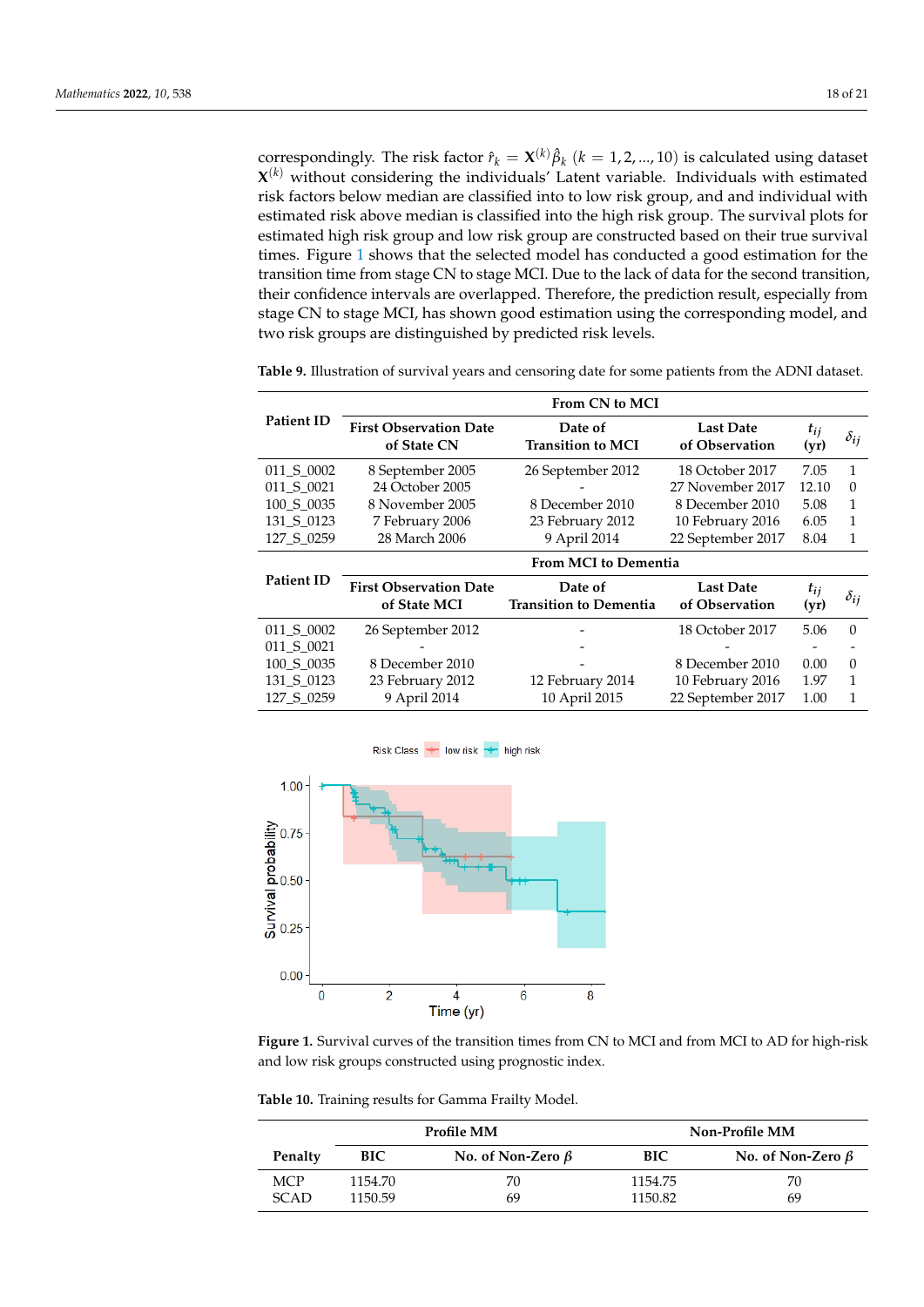|             |            | Profile MM              | <b>Non-Profile MM</b> |                         |  |
|-------------|------------|-------------------------|-----------------------|-------------------------|--|
| Penalty     | <b>BIC</b> | No. of Non-Zero $\beta$ | BIC.                  | No. of Non-Zero $\beta$ |  |
| <b>MCP</b>  | 1198.76    | 77                      | 1198.82               | 27                      |  |
| <b>SCAD</b> | 1203.97    | 77                      | 1204.50               | 27                      |  |

**Table 11.** Training results for Inverse Gaussian Model.

<span id="page-18-0"></span>**Table 12.** Training results for Log-normal Frailty Model.

|            |         | Profile MM              | <b>Non-Profile MM</b> |                         |  |
|------------|---------|-------------------------|-----------------------|-------------------------|--|
| Penalty    | BIC     | No. of Non-Zero $\beta$ | BIC                   | No. of Non-Zero $\beta$ |  |
| <b>MCP</b> | 1149.10 |                         | 1148.86               |                         |  |
| SCAD       | 1149.10 |                         | 1148.86               |                         |  |

#### **7. Discussion**

The profile and non-profile MM algorithms are proposed for high-dimension regression analysis with clustered failure time data where a general frailty is used to model within-cluster dependence and the penalty such as the SCAD and MCP is used for inducing sparsity. The proposed methods can separate the high-dimensional minorizing function into a sum of univariate functions after a sequence of minorization steps. These approaches avoid matrix inversion and provide a toolkit for developing more efficient algorithms in a broad range of in statistical optimization problems. Meshing well with sparsity penalties such as SCAD or MCP, the two regularized MM algorithms are further shown to exhibit certain numerical advantages in sparse high-dimensional regression analyses. The shared frailty model only represents a special and relatively simple model among the widely used frailty models for multivariate survival data. For example, the standard shared frailty model assumes that all subjects in the same cluster share a common frailty. This assumption can be relaxed to the correlated frailty terms among subjects in the same cluster. Correlated frailty models present the limitation that shared frailty models may only be used to fit positively correlated event times. Furthermore, frailty is assumed to be time-constant. However, unobserved heterogeneity may also be time dependent, which can be explained by an unobserved random process that unfolds over time. Based on this idea, several approaches have been proposed such as diffusion processes modeling or Levy processes modeling for frailty. As an approach based on birth-death Poisson or simpler, piecewise constant, frailty models have recently been proposed. It would be worthwhile to extend the proposed two MM algorithms in these applications. Lastly, spatially correlated survival data present another important and useful setting where the proposed MM algorithms can be further extended to accommodate.

**Author Contributions:** Conceptualization, J.X.; Data curation, X.H., J.X. and Y.Z.; Formal analysis, X.H. and Y.Z.; Investigation, Y.Z.; Methodology, X.H. and Y.Z. All authors have read and agreed to the published version of the manuscript.

**Funding:** This research received no external funding.

**Institutional Review Board Statement:** Not applicable.

**Informed Consent Statement:** Not applicable.

**Data Availability Statement:** Not applicable.

**Acknowledgments:** The authors are grateful to the Editor and referees for many helpful comments. This work has been partially supported by the National Natural Science Foundation of China (11901515).

**Conflicts of Interest:** The authors declare no conflict of interest.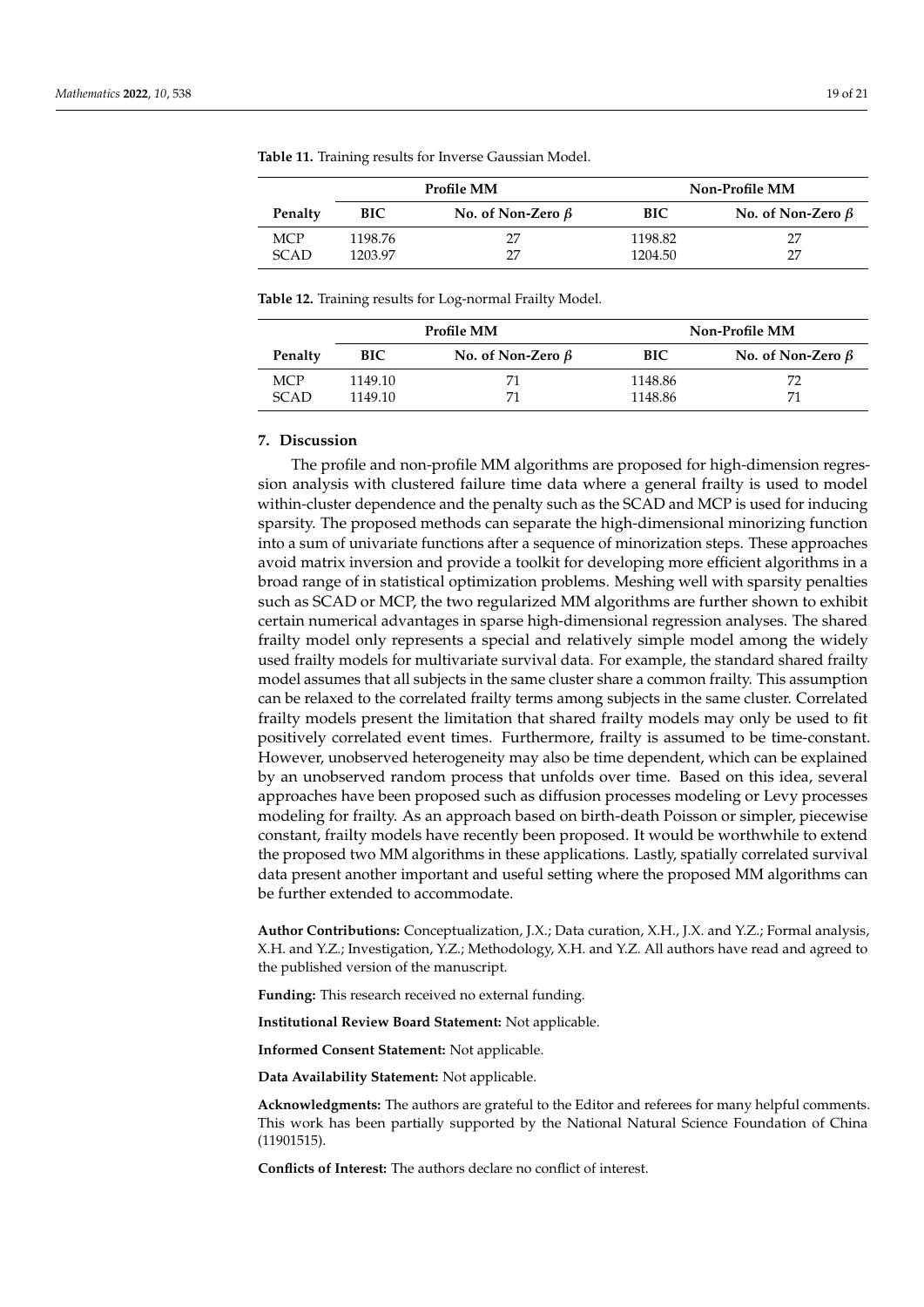# **References**

- <span id="page-19-0"></span>1. Clayton, D.G. A model for association in bivariate life tables and its application in epidemiologic studies of familial tendency in chronic disease incidence. *Biometrika* **1978**, *65*, 141–151. [\[CrossRef\]](http://doi.org/10.1093/biomet/65.1.141)
- <span id="page-19-4"></span>2. Clayton, D.G.; Cuzick, J. Multivariate generalizations of the proportional hazards model. *J. R. Stat. Soc. Ser.* **1985**, *148*, 82–117. [\[CrossRef\]](http://dx.doi.org/10.2307/2981943)
- 3. Oakes, D. Bivariate survival models induced by frailties. *J. Am. Stat. Assoc.* **1989**, *84*, 487–493. [\[CrossRef\]](http://dx.doi.org/10.1080/01621459.1989.10478795)
- <span id="page-19-1"></span>4. Zeng, D.; Chen, Q.; Ibrahim, J. Gamma frailty transformation models for multivariate survival times. *Biometrika* **2009**, *96*, 277–291. [\[CrossRef\]](http://dx.doi.org/10.1093/biomet/asp008) [\[PubMed\]](http://www.ncbi.nlm.nih.gov/pubmed/24948838)
- <span id="page-19-2"></span>5. Andersen, P.K.; Klein, J.P.; Knudsen, K.M.; Palacios, R.T. Estimation of variance in Cox's regression model with shared gamma frailties. *Biometrics* **1997**, *53*, 1475–1484. [\[CrossRef\]](http://dx.doi.org/10.2307/2533513) [\[PubMed\]](http://www.ncbi.nlm.nih.gov/pubmed/9423262)
- 6. Cox, D.R. Regression models and life tables (with discussion). *J. R. Stat. Soc. Ser. B* **1972**, *34*, 187–220.
- <span id="page-19-20"></span>7. Klein, J.P. Semiparametric estimation of random effects using the Cox model based on the EM algorithm. *Biometrics* **1992**, *48*, 795–806. [\[CrossRef\]](http://dx.doi.org/10.2307/2532345)
- <span id="page-19-3"></span>8. Nielsen, G.G.; Gill, R.D.; Andersen, P.K.; Sorensen, T.I.A. A counting process approach to maximum likelihood estimation in frailty models. *Scand. J. Stat.* **1992**, *19*, 25–43.
- <span id="page-19-5"></span>9. Balan, T.A.; Putter, H. A tutorial on frailty models *Stat. Methods Med Res.* **2020**, *29*, 3424–3454. [\[CrossRef\]](http://dx.doi.org/10.1177/0962280220921889)
- 10. Do Ha, I.; Lee, Y. A review of h-likelihood for survival analysis. *Jpn. J. Stat. Data Sci.* **2021**, *4*, 1157–1178.
- <span id="page-19-6"></span>11. Duchateau, L.; Janssen, P. *The Frailty Model*; Springer Science & Business Media: New York, NY, USA, 2007.
- <span id="page-19-7"></span>12. Glidden, D.V.; Vittinghoff, E. Modelling clustered survival data from multicentre clinical trials. *Stat. Med.* **2004**, *23*, 369–388. [\[CrossRef\]](http://dx.doi.org/10.1002/sim.1599) [\[PubMed\]](http://www.ncbi.nlm.nih.gov/pubmed/14748034)
- <span id="page-19-8"></span>13. Dahlqwist, E.; Pawitan, Y.; Sjölander, A. Regression standardization and attributable fraction estimation with between-within frailty models for clustered survival data. *Stat. Methods Med Res.* **2019**, *28*, 462–485. [\[CrossRef\]](http://dx.doi.org/10.1177/0962280217727558) [\[PubMed\]](http://www.ncbi.nlm.nih.gov/pubmed/28901198)
- <span id="page-19-9"></span>14. Manda, S.O. A nonparametric frailty model for clustered survival data. *Commun. Stat. Methods* **2011**, *40*, 863–875. [\[CrossRef\]](http://dx.doi.org/10.1080/03610920903480882)
- <span id="page-19-10"></span>15. Chen, S.S.; Donoho, D.L.; Saunders, M.A. Atomic Decomposition by Basis Pursuit. *Siam J. Sci. Comput.* **1998**, *20*, 33–61. [\[CrossRef\]](http://dx.doi.org/10.1137/S1064827596304010)
- <span id="page-19-11"></span>16. Tibshirani, R. Regression Shrinkage and Selection via the Lasso. *J. R. Stat. Soc. Ser.* **1996**, *58*, 267–288. [\[CrossRef\]](http://dx.doi.org/10.1111/j.2517-6161.1996.tb02080.x)
- <span id="page-19-12"></span>17. Hoerl, A.E.; Kennard, R.W. Ridge regression: Biased estimation for nonorthogonal problems. *Technometrics* **1970**, *12*, 55–67. [\[CrossRef\]](http://dx.doi.org/10.1080/00401706.1970.10488634)
- <span id="page-19-13"></span>18. Frank, L.E.; Friedman, J.H. A Statistical View of Some Chemometrics Regression Tools. *Technometrics* **1993**, *35*, 109–135. [\[CrossRef\]](http://dx.doi.org/10.1080/00401706.1993.10485033)
- <span id="page-19-14"></span>19. Zou, H.; Hastie, T. Regularization and variable selection via the elastic net. *J. R. Stat. Soc. Ser.* **2005**, *67*, 301–320. [\[CrossRef\]](http://dx.doi.org/10.1111/j.1467-9868.2005.00503.x)
- <span id="page-19-15"></span>20. Fan, J.; Li, R. Variable Selection via Nonconcave Penalized Likelihood and Its Oracle Properties. *J. Am. Stat. Assoc.* **2001**, *96*, 1348–1360. [\[CrossRef\]](http://dx.doi.org/10.1198/016214501753382273)
- <span id="page-19-16"></span>21. Zhang, C.-H. Nearly Unbiased Variable Selection Under Minimax Concave Penalty. *Ann. Stat.* **2010**, *38*, 894–942. [\[CrossRef\]](http://dx.doi.org/10.1214/09-AOS729)
- <span id="page-19-17"></span>22. Hunter, D.R.; Lange, K. A tutorial on MM algorithms. *Am. Stat.* **2004**, *58*, 30–37. [\[CrossRef\]](http://dx.doi.org/10.1198/0003130042836)
- 23. Lange, K.; Hunter, D.R.; Yang, I. Optimization transfer using surrogate objective functions (with discussions). *J. Comput. Graph. Stat.* **2000**, *9*, 1–20.
- <span id="page-19-18"></span>24. Becker, M.P.; Yang, I.; Lange, K. EM algorithms without missing data. *Stat. Methods Med. Res.* **1997**, *6*, 38–54. [\[CrossRef\]](http://dx.doi.org/10.1177/096228029700600104) [\[PubMed\]](http://www.ncbi.nlm.nih.gov/pubmed/9185289)
- <span id="page-19-19"></span>25. Huang, X.F.; Xu, J.F.; Tian, G.L. On profile MM algorithms for gamma frailty survival models. *Stat. Sin.* **2019**, *29*, 895–916. [\[CrossRef\]](http://dx.doi.org/10.5705/ss.202016.0516)
- <span id="page-19-21"></span>26. Lange, K.; Zhou, H. MM algorithms for geometric and signomial programming. *Math. Program. Ser.* **2014**, *143*, 339–356. [\[CrossRef\]](http://dx.doi.org/10.1007/s10107-012-0612-1)
- <span id="page-19-22"></span>27. Hunter, D.R.; Li, R. Variable selection using MM algorithms. *Ann. Stat.* **2005**, *33*, 1617–1642. [\[CrossRef\]](http://dx.doi.org/10.1214/009053605000000200)
- <span id="page-19-23"></span>28. Schwarz, C. Estimating the Dimension of a Model. *Ann. Stat.* **1978**, *6*, 461–464. [\[CrossRef\]](http://dx.doi.org/10.1214/aos/1176344136)
- <span id="page-19-24"></span>29. Craven, P.; Wahba, G. Smoothing noisy data with spline functions: Estimating the correct degree of smoothing by the method of generalized cross-validation. *Numer. Math.* **1979**, *31*, 377–403. [\[CrossRef\]](http://dx.doi.org/10.1007/BF01404567)
- <span id="page-19-25"></span>30. Lange, K. *Numerical Analysis for Statisticians*, 2nd ed.; Statistics and Computing; Springer: New York, NY, USA, 2010.
- <span id="page-19-26"></span>31. Varadhan, R.; Roland, C. Simple and globally convergent methods for accelerating the convergence of any EM algorithms. *Scand. J. Stat.* **2008**, *35*, 335–353. [\[CrossRef\]](http://dx.doi.org/10.1111/j.1467-9469.2007.00585.x)
- <span id="page-19-27"></span>32. Zhou, H.; Alexander, D.; Lange, K. A quasi-Newton acceleration for high-dimensional optimization algorithms. *Stat. Comput.* **2011**, *21*, 261–273. [\[CrossRef\]](http://dx.doi.org/10.1007/s11222-009-9166-3)
- <span id="page-19-28"></span>33. Ye, J.P.; Farnum, M.; Yang, E.; Verbeeck, R.; Lobanov, V.; Raghavan, V.; Novak, G.; DiaBernardo, A.; Narayan, V.A. Sparse learning and stability selection for predicting mci to ad conversion using baseline adni data. *BMC Neurol.* **2012**, *12*, 46. [\[CrossRef\]](http://dx.doi.org/10.1186/1471-2377-12-46) [\[PubMed\]](http://www.ncbi.nlm.nih.gov/pubmed/22731740)
- <span id="page-19-29"></span>34. Da, X.; Toledo, J.; Toledo, J.; Zee, J.; Wolk, D.A.; Xie, S.X.; Ou, Y.; Shacklett, A.; Parmpi, P.; Shaw, L.; et al. Integration and relative value of biomarkers for prediction of mci to ad progression: Spatial patterns of brain atrophy, cognitive scores, apoe genotype, and csf markers. *Neuroimage Clin.* **2014**, *4*, 164–173. [\[CrossRef\]](http://dx.doi.org/10.1016/j.nicl.2013.11.010) [\[PubMed\]](http://www.ncbi.nlm.nih.gov/pubmed/24371799)